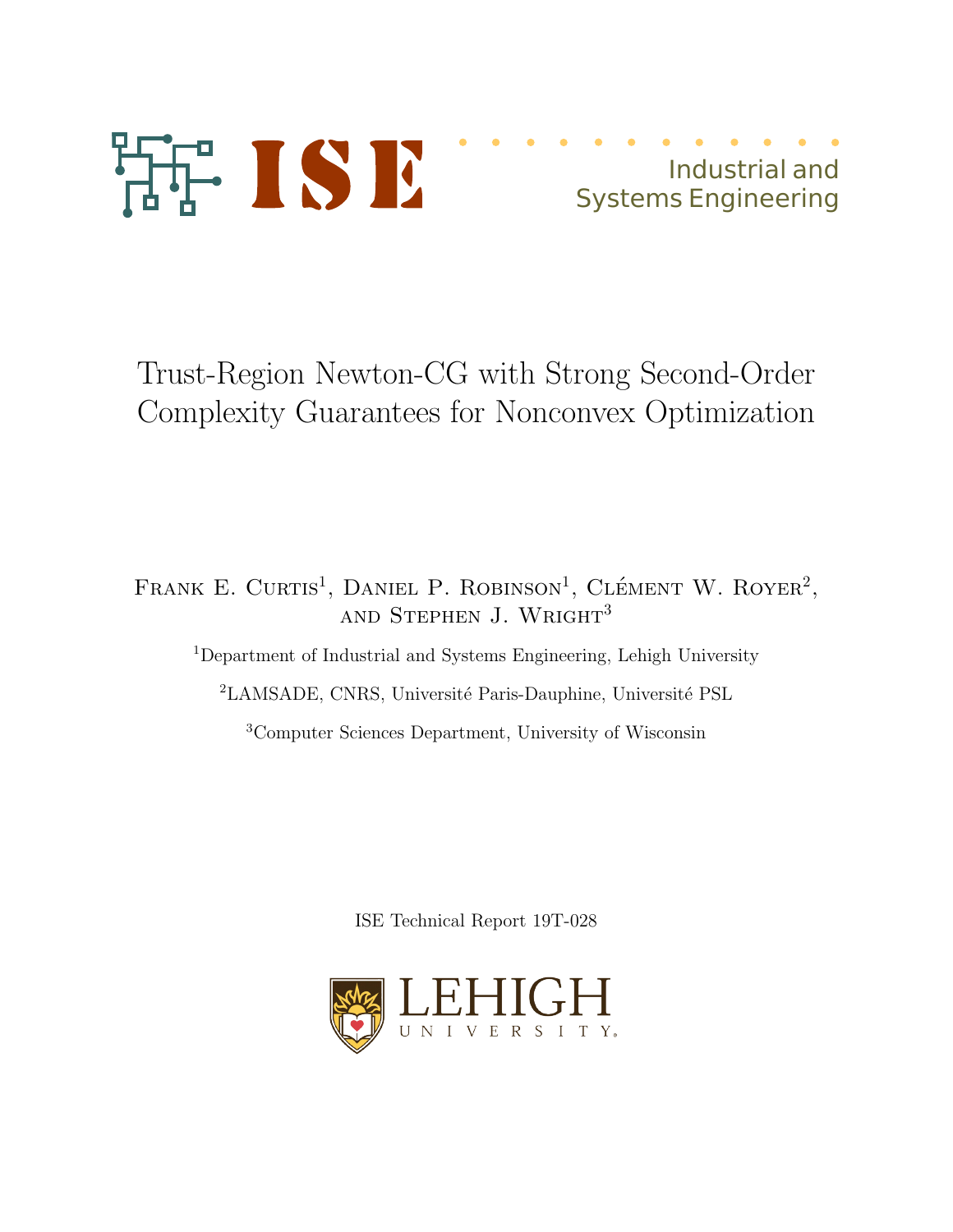# Trust-Region Newton-CG with Strong Second-Order Complexity Guarantees for Nonconvex Optimization<sup>∗</sup>

Frank E. Curtis<sup>†</sup> Daniel P. Robinson<sup>†</sup> Clément W. Royer<sup>‡</sup> Stephen J. Wright<sup>§</sup>

December 9, 2019

#### Abstract

Worst-case complexity guarantees for nonconvex optimization algorithms have been a topic of growing interest. Multiple frameworks that achieve the best known complexity bounds among a broad class of first- and second-order strategies have been proposed. These methods have often been designed primarily with complexity guarantees in mind and, as a result, represent a departure from the algorithms that have proved to be the most effective in practice. In this paper, we consider trust-region Newton methods, one of the most popular classes of algorithms for solving nonconvex optimization problems. By introducing slight modifications to the original scheme, we obtain two methods—one based on exact subproblem solves and one exploiting inexact subproblem solves as in the popular "trust-region Newton-Conjugate-Gradient" (Newton-CG) method—with iteration and operation complexity bounds that match the best known bounds for the aforementioned class of first- and second-order methods. The resulting Newton-CG method also retains the attractive practical behavior of classical trust-region Newton-CG, which we demonstrate with numerical comparisons on a standard benchmark test set.

Key words. smooth nonconvex optimization, trust-region methods, Newton's method, conjugate gradient method, Lanczos method, worst-case complexity, negative curvature

AMS subject classifications. 49M05, 49M15, 65K05, 90C60

# 1 Introduction

Consider the unconstrained optimization problem

$$
\min_{x \in \mathbb{R}^n} f(x),\tag{1}
$$

where  $f: \mathbb{R}^n \to \mathbb{R}$  is twice Lipschitz continuously differentiable and possibly nonconvex. We propose and analyze the complexity of two trust-region algorithms for solving problem (1). Our main interest is in an algorithm that, for each subproblem, uses the conjugate gradient (CG) method to minimize an exact second-order Taylor series approximation of f subject to a trust-region constraint, as in so-called trust-region

<sup>∗</sup>Version of December 9, 2019.

<sup>†</sup>Department of Industrial and Systems Engineering, Lehigh University, 200 W. Packer Ave., Bethlehem, PA 18015-1582, USA. (frank.e.curtis@lehigh.edu, daniel.p.robinson@lehigh.edu). Work of the first author was supported by DOE Award DE-SC0010615 and NSF Awards CCF-1740796 and CCF-1618717.

<sup>&</sup>lt;sup>‡</sup>LAMSADE, CNRS, Université Paris-Dauphine, Université PSL, 75016 PARIS, FRANCE. (clement.royer@dauphine.psl.eu). Work of this author was partially supported by Award N660011824020 from the DARPA Lagrange Program.

<sup>§</sup>Computer Sciences Department, University of Wisconsin, 1210 W. Dayton St., Madison, WI 53706, USA. (swright@cs.wisc.edu). Work of this author was supported by NSF Awards IIS-1447449, 1628384, 1634597, and 1740707; AFOSR Award FA9550-13-1-0138; Subcontracts 3F-30222 and 8F-30039 from Argonne National Laboratory; and Award N660011824020 from the DARPA Lagrange Program.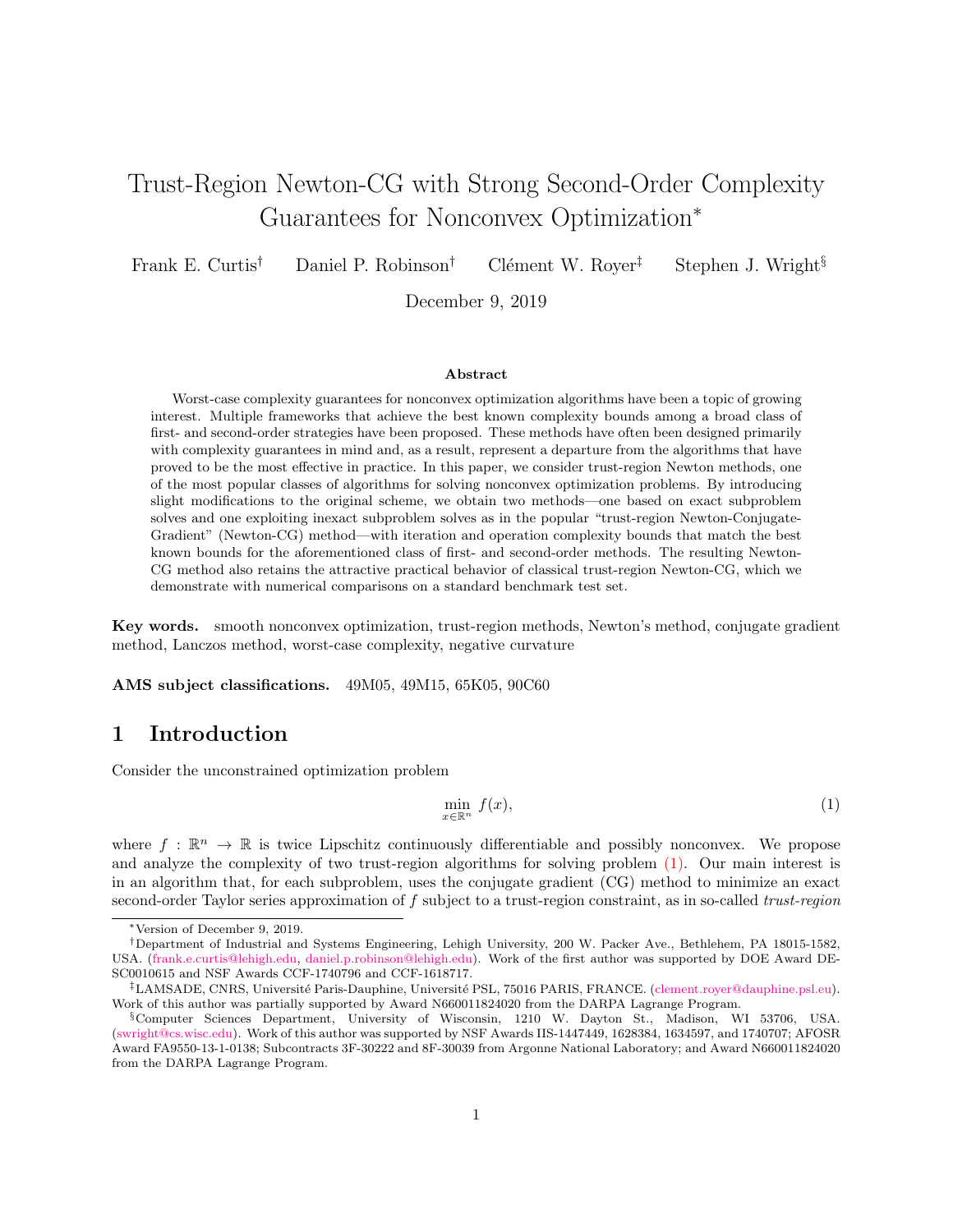Newton-CG methods. Our complexity analysis for both methods is based on approximate satisfaction of second-order necessary conditions for stationarity, that is,

$$
\nabla f(x) = 0 \text{ and } \nabla^2 f(x) \text{ positive semidefinite.} \tag{2}
$$

Specifically, given a pair of (small) real positive tolerances  $(\epsilon_q, \epsilon_H)$ , our algorithms terminate when they find a point  $x^{\epsilon}$  such that

$$
\|\nabla f(x^{\epsilon})\| \le \epsilon_g \quad \text{and} \quad \lambda_{\min}(\nabla^2 f(x^{\epsilon})) \ge -\epsilon_H,\tag{3}
$$

where  $\lambda_{\min}(\cdot)$  denotes the minimum eigenvalue of its symmetric matrix argument. Such a point is said to be  $(\epsilon_q, \epsilon_H)$ -stationary. By contrast, any point satisfying the approximate first-order condition  $\|\nabla f(x)\| \leq \epsilon_q$  is called an  $\epsilon_q$ -stationary point.

Recent interest in complexity bounds for nonconvex optimization stems in part from applications in machine learning, where for certain interesting classes of problems all local minima are global minima. We have a particular interest in trust-region Newton-CG algorithms since they have proved to be extremely effective in practice for a wide range of large-scale applications. We show in this paper that by making fairly minor modifications to such an algorithm, we can equip it with strong theoretical complexity properties without significantly affecting practical performance. This is in contrast to other recently proposed schemes that achieve good complexity properties, but have not demonstrated such good performance in practice [1, 6].

We prove results concerning both *iteration complexity* and *operation complexity*. The former refers to a bound on the number of "outer" iterations required to identify a point that satisfies (3). For the latter, we identify a unit operation and find a bound on the number of such operations required to find a point satisfying  $(3)$ . As in earlier works on Newton-CG methods  $[28, 27]$ , the unit operation is either a gradient evaluation or a Hessian-vector multiplication. In both types of complexity—iteration and operation—we focus on the dependence of bounds on the tolerances  $\epsilon_q$  and  $\epsilon_H$ .

Our chief contribution is to show that a trust-region Newton-CG method can be modified to have state-ofthe-art operation complexity properties for locating an  $(\epsilon_g, \epsilon_g^{1/2})$ -stationary point, matching recent results for modified line search Newton methods, cubic regulariztion methods, and other approaches based on applying accelerated gradient to nonconvex functions (see Section 1.3). The setting  $\epsilon_H = \epsilon_g^{1/2}$  is known to yield the lowest operation complexity bounds for several classes of second-order algorithms.

#### 1.1 Outline

We specify assumptions and notation used throughout the paper in Section 1.2, and discuss relevant literature briefly in Section 1.3. Section 2 describes a trust-region Newton method in which we assume that the subproblem is solved exactly at each iteration, and in which the minimum eigenvalue of the Hessian is calculated as necessary to verify the conditions (3). We prove the iteration complexity of this method, setting the stage for our investigation of a method using inexact subproblem solves. In Section 3, we describe an inexact implementation of the solution of the trust-region subproblem by a conjugate gradient method, and find bounds on the number of matrix-vector multiplications required for this method. We also discuss the use of iterative methods to obtain approximations to the minimum eigenvalue of the Hessian. Section 4 describes a trust-region Newton-CG method that incorporates the inexact solvers of Section 3, and analyzes its iteration and operation complexity properties. We describe some computational experiments in Section 5, and make some concluding observations in Section 6.

#### 1.2 Assumptions and notation

We write  $\mathbb R$  for the set of real numbers (that is, scalars),  $\mathbb R^n$  for the set of *n*-dimensional real vectors,  $\mathbb R^{m \times n}$ for the set of  $m$ -by-n-dimensional real matrices,  $\mathbb{S}^n \subset \mathbb{R}^{n \times n}$  for the set of n-by-n-dimensional real symmetric matrices, and N for the set of nonnegative integers. For  $v \in \mathbb{R}^n$ , we use  $||v||$  to denote the  $\ell_2$ -norm of v. Given scalars  $(a, b) \in \mathbb{R} \times \mathbb{R}$ , we write  $a \perp b$  to mean  $ab = 0$ .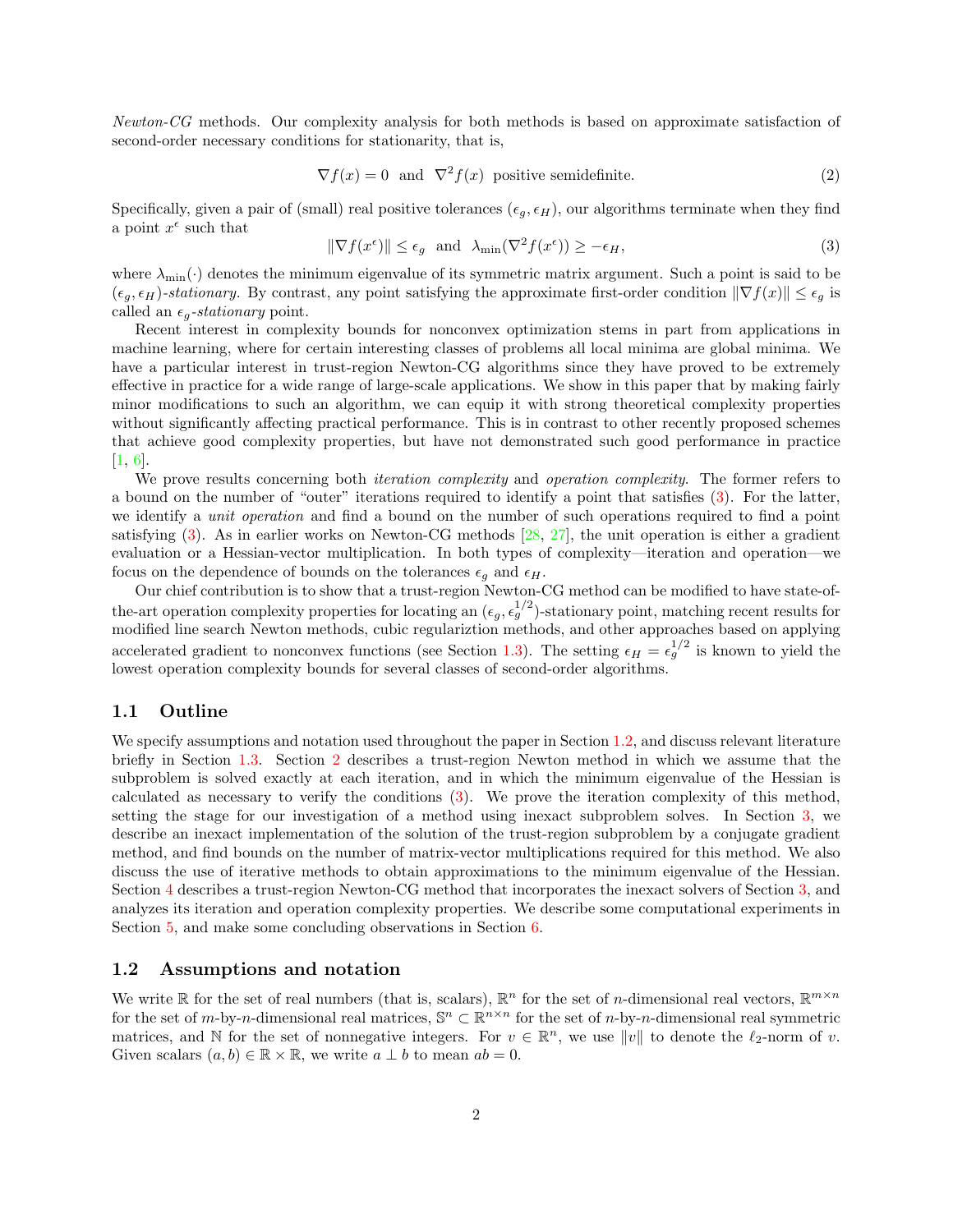In reference to problem (1), we use  $g := \nabla f : \mathbb{R}^n \to \mathbb{R}$  and  $H := \nabla^2 f : \mathbb{R}^n \to \mathbb{S}^n$  to denote the gradient and Hessian functions of f, respectively. For each iteration  $k \in \mathbb{N}$  of an algorithm for solving (1), we let  $x_k$ denote the kth solution estimate (that is, iterate) computed. For brevity, we append  $k \in \mathbb{N}$  as a subscript to a function to denote its value at the kth iterate, e.g.,  $f_k := f(x_k)$ ,  $g_k := g(x_k)$ , and  $H_k := H(x_k)$ . The subscript  $j \in \mathbb{N}$  is similarly used for the iterates of the subroutines used for computing search directions for an algorithm for solving (1). Given  $H_k \in \mathbb{S}^n$ , we let  $\lambda_k := \lambda_{\min}(H_k)$  denote the minimum eigenvalue of  $H_k$ with respect to R.

Given functions  $\phi : \mathbb{R} \to \mathbb{R}$  and  $\varphi : \mathbb{R} \to [0, \infty)$ , we write  $\phi(\cdot) = \mathcal{O}(\varphi(\cdot))$  to indicate that  $|\phi(\cdot)| \leq C\varphi(\cdot)$ for some  $C \in (0,\infty)$ . Similarly, we write  $\phi(\cdot) = \tilde{\mathcal{O}}(\varphi(\cdot))$  to indicate that  $|\phi(\cdot)| \leq C\varphi(\cdot)|\log^{c}(\cdot)|$  for some  $C \in (0, \infty)$  and  $c \in (0, \infty)$ . In this manner, one finds that  $\mathcal{O}(\varphi(\cdot) \log^c(\cdot)) \equiv \tilde{\mathcal{O}}(\varphi(\cdot))$  for any  $c \in (0, \infty)$ .

The following assumption on the objective function in  $(1)$  is made throughout.

**Assumption 1.** The objective function value sequence  $\{f_k\}$  is bounded below by  $f_{\text{low}} \in \mathbb{R}$ . The sequence of line segments  $\{[x_k, x_k + s_k]\}$  lies in an open set over which f is twice continuously differentiable and the gradient and Hessian functions are Lipschitz continuous with constants  $L_q \in (0,\infty)$  and  $L_H \in (0,\infty)$ , respectively.

The following bounds are implied by Assumption 1 (see e.g.,  $[24]$ ):

$$
f(x_k + s_k) - f_k - g_k^T s_k - \frac{1}{2} s_k^T H_k s_k \le \frac{L_H}{6} \|s_k\|^3 \qquad \text{for all } k \in \mathbb{N},
$$
 (4a)

$$
||g(x_k + s_k) - g_k - H_k s_k|| \le \frac{L_H}{2} ||s_k||^2
$$
 for all  $k \in \mathbb{N}$ , (4b)

and  $||H_k|| \le L_g$  for all  $k \in \mathbb{N}$ . (4c)

#### 1.3 Literature review

Complexity results for smooth nonconvex optimization algorithms abound in recent literature. We discuss these briefly and give some pointers below, with a focus on methods with best known complexity.

Cubic regularization [25, Theorem 1] has iteration complexity  $\mathcal{O}(\epsilon_g^{-3/2})$  to find an  $(\epsilon_g, \epsilon_g^{1/2})$ -stationary point; see also [7, 9]. Algorithms that find such a point with *operation* complexity  $\tilde{\mathcal{O}}(\epsilon_g^{-7/4})$ , with high probability, were proposed in  $[1, 6]$ . (The "high probability" is due to the use of randomized iterative methods for calculating a minimum eigenvalue and/or solving a linear system.) A method that *deterministically* finds an  $\epsilon_g$ -stationary point in  $\tilde{\mathcal{O}}(\epsilon_g^{-7/4})$  gradient evaluations was described in [5].

Line search methods that make use of Newton-like steps, the conjugate gradient method for inexactly solving linear systems, and randomized Lanczos for calculating negative curvature directions are described in [28, 27]. These methods also have operation complexity  $\tilde{\mathcal{O}}(\epsilon_g^{-7/4})$  to find a  $(\epsilon_g, \epsilon_g^{1/2})$ -stationary point, with high probability. The method in [27] finds an  $\epsilon_g$ -stationary point deterministically in  $\tilde{\mathcal{O}}(\epsilon_g^{-7/4})$  operations, showing that the conjugate gradient method on nonconvex quadratics shares properties with accelerated gradient on nonconvex problems as described in [5].

**Trust-region methods** An early result of [19] shows that standard trust-region methods require  $\mathcal{O}(\epsilon_g^{-2})$ iterations to find an  $\epsilon_g$ -stationary point; this complexity was shown to be sharp in [8]. A trust-region Newton method with iteration complexity of  $\mathcal{O}(\max{\{\epsilon_g^{-3/2}, \epsilon_H^{-3}\}})$  for finding an  $(\epsilon_g, \epsilon_H)$ -stationary point is described in  $[11]$ . This complexity matches that of cubic regularization methods  $[25, 7, 9]$ .

Another method that uses trust regions in conjunction with a cubic model to find an  $(\epsilon_g, \epsilon_H)$ -stationary point with guaranteed complexity appears in [21]. This is not a trust-region method in the conventional sense because it fixes the trust-region radius at a constant value. Other methods that combine trust-region and cubic-regularization techniques in search of good complexity bounds are described in [12, 14, 15, 2, 3].

Solving the trust-region subproblem Efficient solution of the trust-region subproblem is a core aspect of both the theory and practice of trust-region methods. In the context of this paper, such results are vital in turning an iteration complexity bound into an operation complexity bound. The fact that the trust-region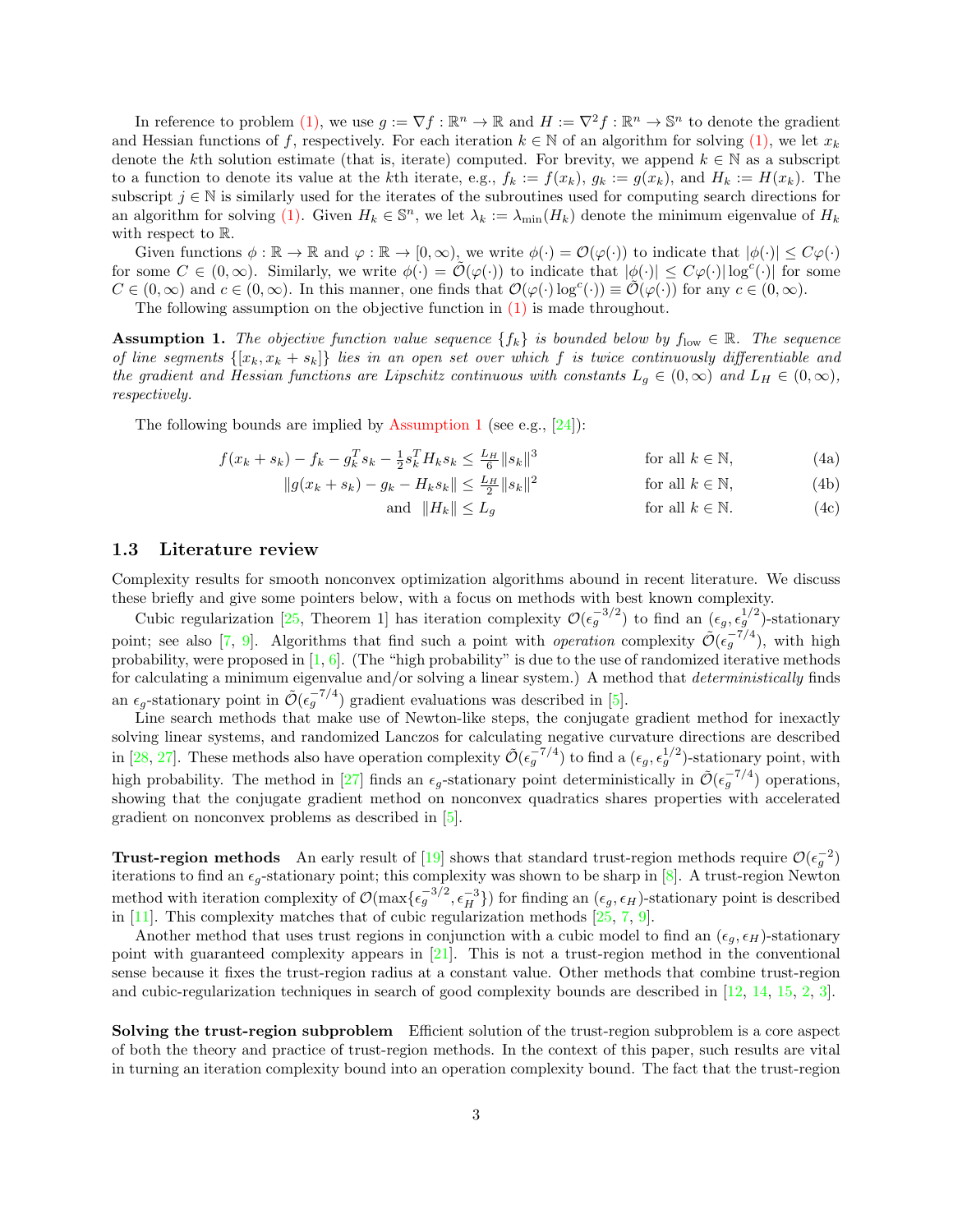subproblem (with a potentially nonconvex objective) can be solved efficiently remains surprising to many. This is especially true since it has some complicating features, particularly the "hard case" in which, in iteration  $k \in \mathbb{N}$ , the gradient  $g_k$  is orthogonal to the eigenspace of the Hessian  $H_k$  corresponding to its minimum eigenvalue.

Approaches for solving trust-region subproblems based on matrix factorizations are described in  $[22]$ ; see also [26, Chapter 4]. For large-scale problems, iterative techniques based on the conjugate gradient (CG) algorithm  $[29, 30]$  and the Lanczos method  $[16, 23]$  have been described in the literature. Convergence rates for the method of  $[16]$  are presented in  $[32]$ , though results are weaker in the hard case.

Global convergence rates in terms of the objective function values for the trust-region subproblem are a recent focus; see for example [20], wherein the authors use an SDP relaxation, and [31], wherein the authors apply an accelerated gradient method to a convex reformulation of the trust-region subproblem (which requires an estimate of the minimum eigenvalue of the Hessian). Both solve the trust-region subproblem to within  $\epsilon$  of the optimal subproblem objective value in  $\tilde{\mathcal{O}}(\epsilon^{-1/2})$  time.

A recent method based on Krylov subspaces is presented in  $[4]$ . This method circumvents the hard case by its use of randomization. Subsequent work in [18] derives a convergence rate for the norm of the residual vectors in the Krylov-subspace approach.

The hard case does not present a serious challenge to the main algorithm that we propose (Algorithm 4). When it occurs, either the conjugate gradient procedure (Algorithm 2) returns an acceptable trial step, or else the minimum-eigenvalue procedure (Algorithm 3) will be invoked to find a negative curvature step.

## 2 An exact trust-region Newton method

In this section, we propose a trust-region Newton method that uses, during each iteration, the exact solution of a (regularized) trust-region subproblem. The algorithm is described in Section 2.1 and its complexity guarantees are analyzed in Section 2.2. Our analysis of this method sets the stage for our subsequent method that uses inexact subproblem solutions.

#### 2.1 The algorithm

Our trust-region Newton method with exact subproblem solves, which is inspired in part by the line search method proposed in [28], is written as Algorithm 1. Unlike a traditional trust-region method, the second-order stationarity tolerance  $\epsilon_H \in (0,\infty)$  is used to quantify a regularization of the quadratic model  $m_k : \mathbb{R}^n \to \mathbb{R}$ of f at  $x_k$  used in the subproblem, which is given by

$$
m_k(x) := f_k + g_k^T (x - x_k) + \frac{1}{2} (x - x_k)^T H_k (x - x_k); \tag{5}
$$

see (6). Our choice of regularization makes for a relatively straightforward complexity analysis because it causes the resulting trial step  $s_k$  to satisfy certain desirable objective function decrease properties. Of course, a possible downside is that the practical behavior of the method may be affected by the choice of the stationarity tolerance  $\epsilon_H$ , which is not the case for a traditional trust-region framework. However, we claim that this effect is not substantial in practice, a claim for which our numerical experiments in Section 5 provide evidence. In any case, the remainder of Algorithm 1 is identical to a traditional trust-region Newton method.

Before presenting our analysis of Algorithm 1, we remark that  $\{\lambda_k\}$  does not influence the iterate sequence  ${x_k}$ . The only use of these values is in the termination test in line 6 to determine when an  $(\epsilon_g, \epsilon_H)$ -stationary point has been found.

#### 2.2 Iteration complexity

We show that Algorithm 1 reaches an  $(\epsilon_q, \epsilon_H)$ -stationary point in a number of iterations that is bounded by a function of  $\epsilon_q$  and  $\epsilon_H$ . To this end, let us define the set of iteration numbers

 $\mathcal{K} := \{k \in \mathbb{N} : \text{iteration } k \text{ is completed without algorithm termination}\}\$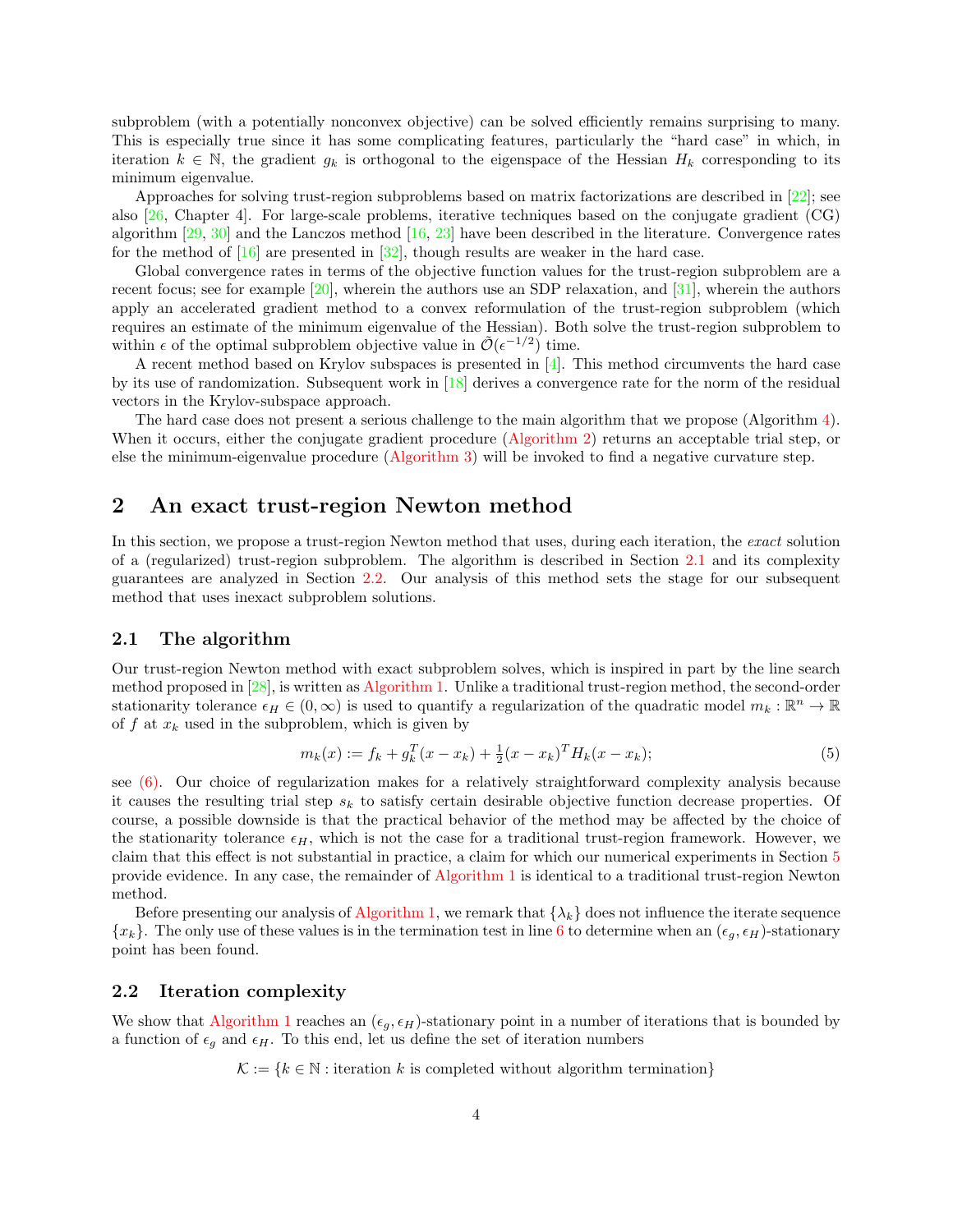#### Algorithm 1 Trust-Region Newton Method (exact version)

**Require:** Tolerances  $\epsilon_g \in (0,\infty)$  and  $\epsilon_H \in (0,\infty)$ ; parameters  $\gamma_1 \in (0,1)$  and  $\gamma_2 \in [1,\infty)$ ; initial iterate  $x_0 \in \mathbb{R}^n$ ; initial trust-region radius  $\delta_0 \in (0,\infty)$ ; maximum trust-region radius  $\delta_{\max} \in [\delta_0,\infty)$ ; and step acceptance parameter  $\eta \in (0,1)$ .

1: for  $k = 0, 1, 2, \ldots$  do

- 2: Evaluate  $g_k$  and  $H_k$ .
- 3: Initialize  $\lambda_k \leftarrow \infty$ .<br>4: if  $||q_k|| \leq \epsilon_a$  then
- 4: **if**  $||g_k|| \leq \epsilon_g$  **then**<br>5: Compute  $\lambda_k \leftarrow$
- 5: Compute  $\lambda_k \leftarrow \lambda_{\min}(H_k)$ .<br>6: **if**  $\lambda_k > -\epsilon_H$  **then**
- 6: **if**  $\lambda_k \ge -\epsilon_H$  then<br>7: **return**  $x_k$  as an
- return  $x_k$  as an  $(\epsilon_q, \epsilon_H)$ -stationary point for problem (1).
- 8: end if
- 9: end if
- 10: Compute a trial step  $s_k$  as a solution to the regularized trust-region subproblem

$$
\min_{s \in \mathbb{R}^n} \ m_k(x_k + s) + \frac{1}{2}\epsilon_H ||s||^2 \ \text{ s.t. } ||s|| \le \delta_k. \tag{6}
$$

11: Compute the ratio of actual-to-predicted reduction in  $f$ , defined as

$$
\rho_k \leftarrow \frac{f_k - f(x_k + s_k)}{m_k(x_k) - m_k(x_k + s_k)}.\tag{7}
$$

12: **if**  $\rho_k \geq \eta$  then<br>13: Set  $x_{k+1} \leftarrow x$ 13: Set  $x_{k+1} \leftarrow x_k + s_k$  and  $\delta_{k+1} \leftarrow \min{\{\gamma_2 \delta_k, \delta_{\max}\}}$ .<br>14: **else** else 15: Set  $x_{k+1} \leftarrow x_k$  and  $\delta_{k+1} \leftarrow \gamma_1 \delta_k$ .<br>16: **end if** end if 17: end for

along with the subsets

$$
\mathcal{I} := \{ k \in \mathcal{K} : ||s_k|| < \delta_k \} \quad \text{and} \quad \mathcal{B} := \{ k \in \mathcal{K} : ||s_k|| = \delta_k \}
$$

and

$$
\mathcal{S} := \{k \in \mathcal{K} : \rho_k \ge \eta\} \quad \text{and} \quad \mathcal{U} := \{k \in \mathcal{K} : \rho_k < \eta\}.
$$

The pairs  $(\mathcal{I}, \mathcal{B})$  and  $(\mathcal{S}, \mathcal{U})$  are each partitions of K. The iterations with  $k \in \mathcal{I}$  are those with  $s_k$  in the *interior* of the trust region, and those with  $k \in \mathcal{B}$  are those with  $s_k$  on the *boundary* of the trust region. The iterations with  $k \in S$  are called the *successful* iterations and those with  $k \in U$  are called the *unsuccessful* iterations. Due to the termination conditions in line 6, it follows for Algorithm 1 that

$$
\mathcal{K} = \{k \in \mathbb{N} : \text{iteration } k \text{ is reached and either } \|g_k\| > \epsilon_g \text{ or } \lambda_k < -\epsilon_H\}. \tag{8}
$$

It follows that, for a run of Algorithm 1, the cardinalities of all of the index sets  $\mathcal{K}, \mathcal{I}, \mathcal{B}, \mathcal{S},$  and  $\mathcal{U}$  are functions of the tolerance parameters  $\epsilon_q$  and  $\epsilon_H$ .

Since  $s_k$  is computed as the global solution of the trust-region subproblem (6), it is well known [22, 26] that there exists a scalar Lagrange multiplier  $\mu_k$  such that

$$
g_k + (H_k + \epsilon_H I + \mu_k I)s_k = 0,\t\t(9a)
$$

$$
H_k + \epsilon_H I + \mu_k I \succeq 0,\tag{9b}
$$

$$
\text{and } 0 \le \mu_k \perp (\delta_k - ||s_k||) \ge 0. \tag{9c}
$$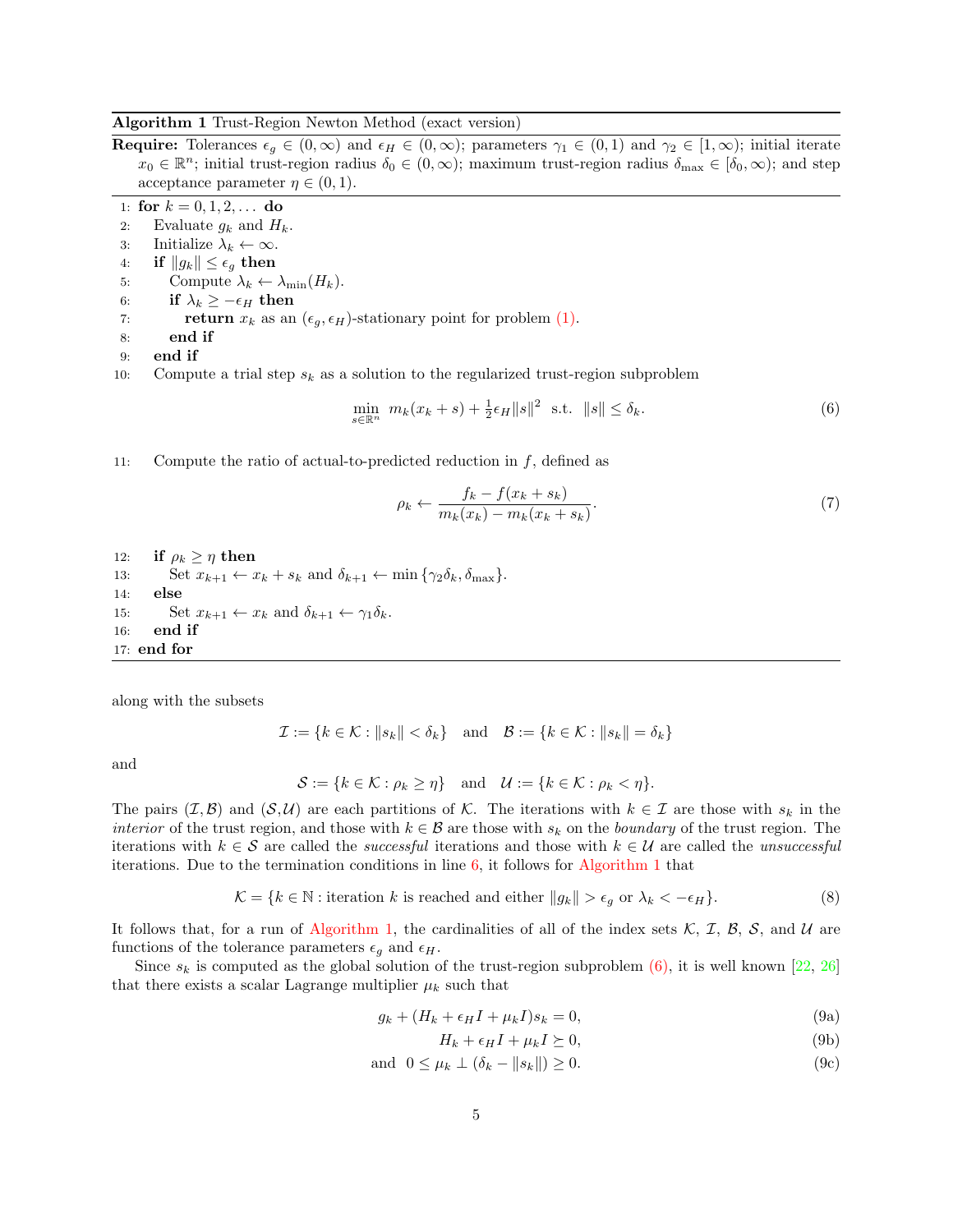Our first result is a lower bound on the model reduction achieved by a trial step.

**Lemma 1.** For all  $k \in \mathcal{K}$ , the model reduction satisfies

$$
m_k(x_k) - m_k(x_k + s_k) \ge \frac{1}{2}\epsilon_H \|s_k\|^2. \tag{10}
$$

*Proof.* The definition of  $m_k$  in (5) and the optimality conditions in (9) give

$$
m_k(x_k) - m_k(x_k + s_k) = -g_k^T s_k - \frac{1}{2} s_k^T H_k s_k
$$
  
\n
$$
= s_k^T (H_k + \epsilon_H I + \mu_k I) s_k - \frac{1}{2} s_k^T H_k s_k
$$
  
\n
$$
= \frac{1}{2} s_k^T (H_k + \epsilon_H I + \mu_k I) s_k + \frac{1}{2} \epsilon_H ||s_k||^2 + \frac{1}{2} \mu_k ||s_k||^2
$$
  
\n
$$
\geq \frac{1}{2} \epsilon_H ||s_k||^2,
$$

as desired.  $\square$ 

Next, we show that all sufficiently small trial steps lead to successful iterations.

**Lemma 2.** For all  $k \in \mathcal{K}$ , if  $\delta_k \leq 3(1 - \eta)\epsilon_H/L_H$ , then  $k \in \mathcal{S}$ . Hence, by the trust-region radius update procedure, it follows that

$$
\delta_k \ge \delta_{\min} := \min\left\{\delta_0, \left(\frac{3\gamma_1(1-\eta)}{L_H}\right)\epsilon_H\right\} \in (0,\infty) \text{ for all } k \in \mathcal{K}.
$$

Proof. To prove the first statement of the lemma, we prove the equivalent contrapositive statement. To that end, suppose that  $k \in \mathcal{U}$  (meaning that  $\rho_k < \eta$ ), which from the definition of  $\rho_k$  means that

$$
\eta(m_k(x_k + s_k) - m_k(x_k)) < f(x_k + s_k) - f_k. \tag{11}
$$

Combining  $(11)$  with  $(4a)$ ,  $(6)$ , Lemma 1, and  $(5)$  leads to

$$
\eta \left( m_k(x_k + s_k) - m_k(x_k) \right) < g_k^T s_k + \frac{1}{2} s_k^T H_k s_k + \frac{L_H}{6} \| s_k \|^3
$$
\n
$$
\implies \left( \eta - 1 \right) \left( m_k(x_k + s_k) - m_k(x_k) \right) < \frac{L_H}{6} \| s_k \|^3
$$
\n
$$
\implies \left( 1 - \eta \right) \left( m_k(x_k) - m_k(x_k + s_k) \right) < \frac{L_H}{6} \| s_k \|^2 \delta_k
$$
\n
$$
\implies \frac{1 - \eta}{2} \epsilon_H \| s_k \|^2 < \frac{L_H}{6} \| s_k \|^2 \delta_k
$$
\n
$$
\implies \frac{3(1 - \eta)}{L_H} \epsilon_H < \delta_k.
$$

We have shown that  $k \in \mathcal{U}$  implies  $\delta_k > 3(1 - \eta)\epsilon_H/L_H$ , meaning  $\delta_k \leq 3(1 - \eta)\epsilon_H/L_H$  implies  $k \in \mathcal{S}$ , as desired. Combining this with the trust-region radius update procedure and accounting for the initial radius  $\delta_0$  completes the proof.  $\Box$ 

We now establish that each successful step guarantees that a certain amount of decrease in the objective function value is achieved.

Lemma 3. The following hold for all successful iterations:

(i) If  $k \in \mathcal{B} \cap \mathcal{S}$ , then

$$
f_k - f_{k+1} \ge \frac{\eta}{2} \epsilon_H \delta_k^2.
$$

(ii) If  $k \in \mathcal{I} \cap \mathcal{S}$ , then

$$
f_k - f_{k+1} \ge \left(\frac{\eta}{2(1+2L_H)}\right) \min\left\{\|g_{k+1}\|^2 \epsilon_H^{-1}, \epsilon_H^3\right\}.
$$

*Proof.* Part (i) follows from Lemma 1 and the definition of  $\mathcal{B}$ , which imply that

$$
f_k - f_{k+1} \ge \eta \left( m_k(x_k) - m_k(x_k + s_k) \right) \ge \frac{\eta}{2} \epsilon_H \|s_k\|^2 = \frac{\eta}{2} \epsilon_H \delta_k^2.
$$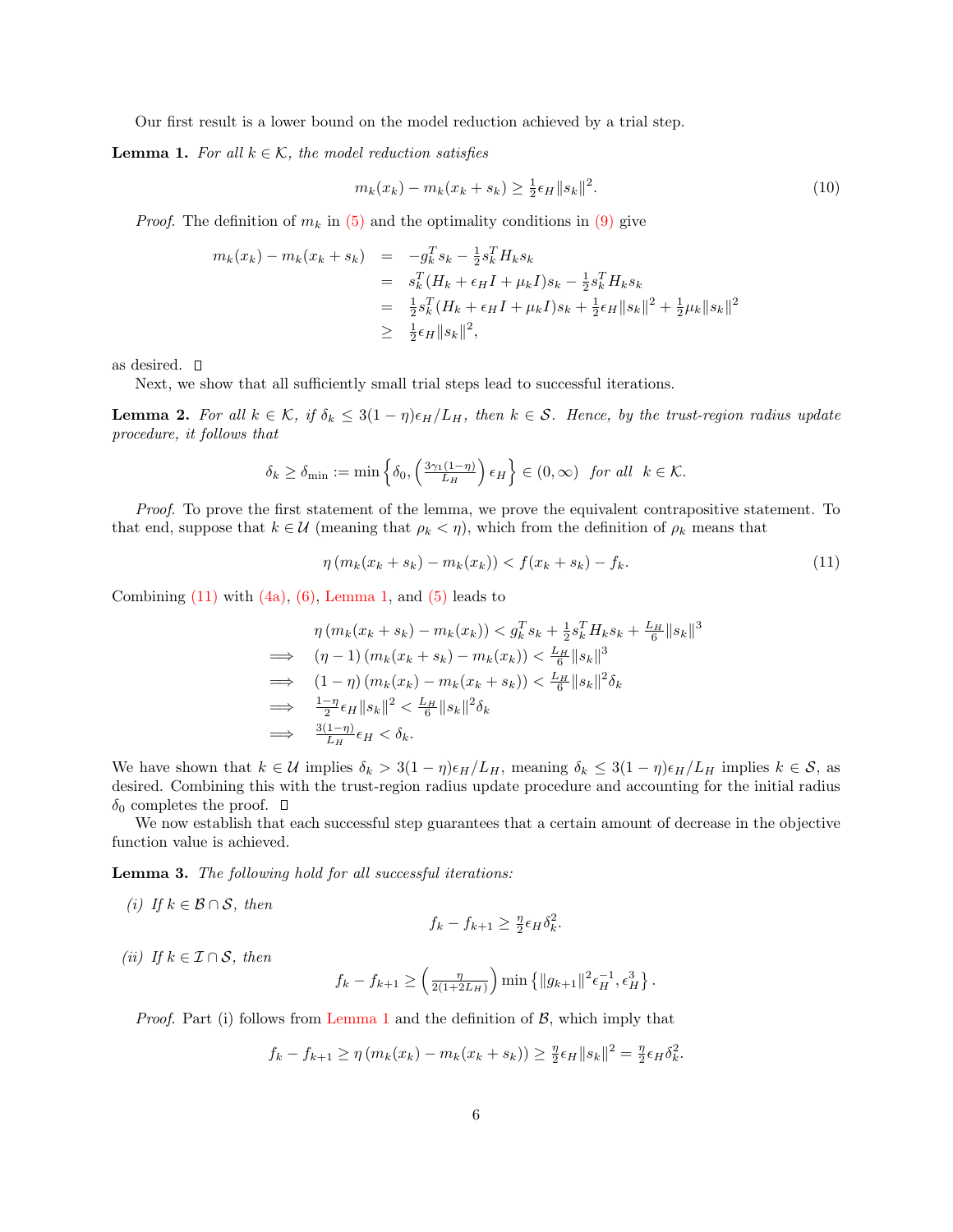For part (ii), from  $k \in \mathcal{I}$  we know that  $||s_k|| < \delta_k$ . This fact along with (9c) and (9a) imply that  $\mu_k = 0$ and  $g_k + (H_k + \epsilon_H I)s_k = 0$ . Now, with (4b), we have

$$
||g_{k+1}|| = ||g_{k+1} - g_k - (H_k + \epsilon_H I)s_k||
$$
  
\n
$$
\le ||g_{k+1} - g_k - H_k s_k|| + \epsilon_H ||s_k|| \le \frac{L_H}{2} ||s_k||^2 + \epsilon_H ||s_k||,
$$

which after rearrangement yields

$$
\frac{L_H}{2}||s_k||^2 + \epsilon_H||s_k|| - ||g_{k+1}|| \ge 0.
$$

Treating the left-hand side as a quadratic scalar function of  $||s_k||$  implies that

$$
||s_k|| \ge \frac{-\epsilon_H + \sqrt{\epsilon_H^2 + 2L_H ||g_{k+1}||}}{L_H} = \left(\frac{-1 + \sqrt{1 + 2L_H ||g_{k+1}||\epsilon_H^{-2}}}{L_H}\right)\epsilon_H.
$$

This inequality may be combined with [28, Lemma 17 in Appendix A]—using the values  $a = 1$ ,  $b = 2L_H$ , and  $t = ||g_{k+1}|| \epsilon_H^{-2}$  for that lemma—to obtain

$$
||s_k|| \ge \left(\frac{-1+\sqrt{1+2L_H}}{L_H}\right) \min\left\{||g_{k+1}||\epsilon_H^{-2}, 1\right\} \epsilon_H
$$
  
= 
$$
\left(\frac{2L_H}{L_H(1+\sqrt{1+2L_H})}\right) \min\left\{||g_{k+1}||\epsilon_H^{-1}, \epsilon_H\right\}
$$
  

$$
\ge \left(\frac{1}{\sqrt{1+2L_H}}\right) \min\left\{||g_{k+1}||\epsilon_H^{-1}, \epsilon_H\right\}.
$$

Using this inequality in conjunction with  $k \in \mathcal{S}$  and Lemma 1 proves that

$$
f_k - f(x_k + s_k) \ge \eta \left( m_k(x_k) - m_k(x_k + s_k) \right) \ge \frac{\eta}{2} \epsilon_H ||s_k||^2
$$
  
 
$$
\ge \left( \frac{\eta}{2(1 + 2L_H)} \right) \min \left\{ ||g_{k+1}||^2 \epsilon_H^{-1}, \epsilon_H^3 \right\},
$$

which completes the proof for part (ii).  $\Box$ 

We now bound the number of successful iterations before termination.

**Lemma 4.** The number of successful iterations performed by Algorithm 1 before an  $(\epsilon_g, \epsilon_H)$ -stationary point is reached satisfies

$$
|\mathcal{S}| \leq \left[ \mathcal{C}_{\mathcal{S}} \max \{ \epsilon_H^{-1}, \epsilon_g^{-2} \epsilon_H, \epsilon_H^{-3} \} \right] + 1,\tag{12}
$$

where

$$
\mathcal{C}_{\mathcal{S}} := \frac{4(f_0 - f_{\text{low}})}{\eta} \max \left\{ \frac{1}{\delta_0^2}, \frac{L_H^2}{9\gamma_1^2 (1 - \eta)^2}, 1 + 2L_H \right\}.
$$
 (13)

*Proof.* The successful iterations may be written as  $S = S_L \cup S_{GG} \cup S_{GL}$  where

$$
\mathcal{S}_L := \{ k \in \mathcal{S} : ||g_k|| \le \epsilon_g \},
$$
  
\n
$$
\mathcal{S}_{GG} := \{ k \in \mathcal{S} : ||g_k|| > \epsilon_g \text{ and } ||g_{k+1}|| > \epsilon_g \},
$$
  
\nand 
$$
\mathcal{S}_{GL} := \{ k \in \mathcal{S} : ||g_k|| > \epsilon_g \text{ and } ||g_{k+1}|| \le \epsilon_g \}.
$$

We first bound  $|S_L \cup S_{GG}|$ , for which we will make use of the constant

$$
c := \frac{\eta}{2} \min \left\{ \delta_0^2, \frac{9\gamma_1^2 (1-\eta)^2}{L_H^2}, \frac{1}{1+2L_H} \right\}.
$$
 (14)

For  $k \in S_L$ , the fact that the algorithm has not yet terminated implies (see (8)) that  $\lambda_k < -\epsilon_H$ . By (9), it follows that  $\mu_k > 0$  and  $||s_k|| = \delta_k$ , and thus  $k \in \mathcal{B}$ . Thus, for  $k \in \mathcal{S}_L$ , Lemma 3(i), Lemma 2, and (14) imply that

$$
f_k - f_{k+1} \ge \frac{\eta}{2} \epsilon_H \delta_k^2 \ge \frac{\eta}{2} \min \left\{ \delta_0^2 \epsilon_H, \frac{9\gamma_1^2 (1-\eta)^2}{L_H^2} \epsilon_H^3 \right\} \ge c \min \left\{ \epsilon_H, \epsilon_H^3 \right\}.
$$
 (15)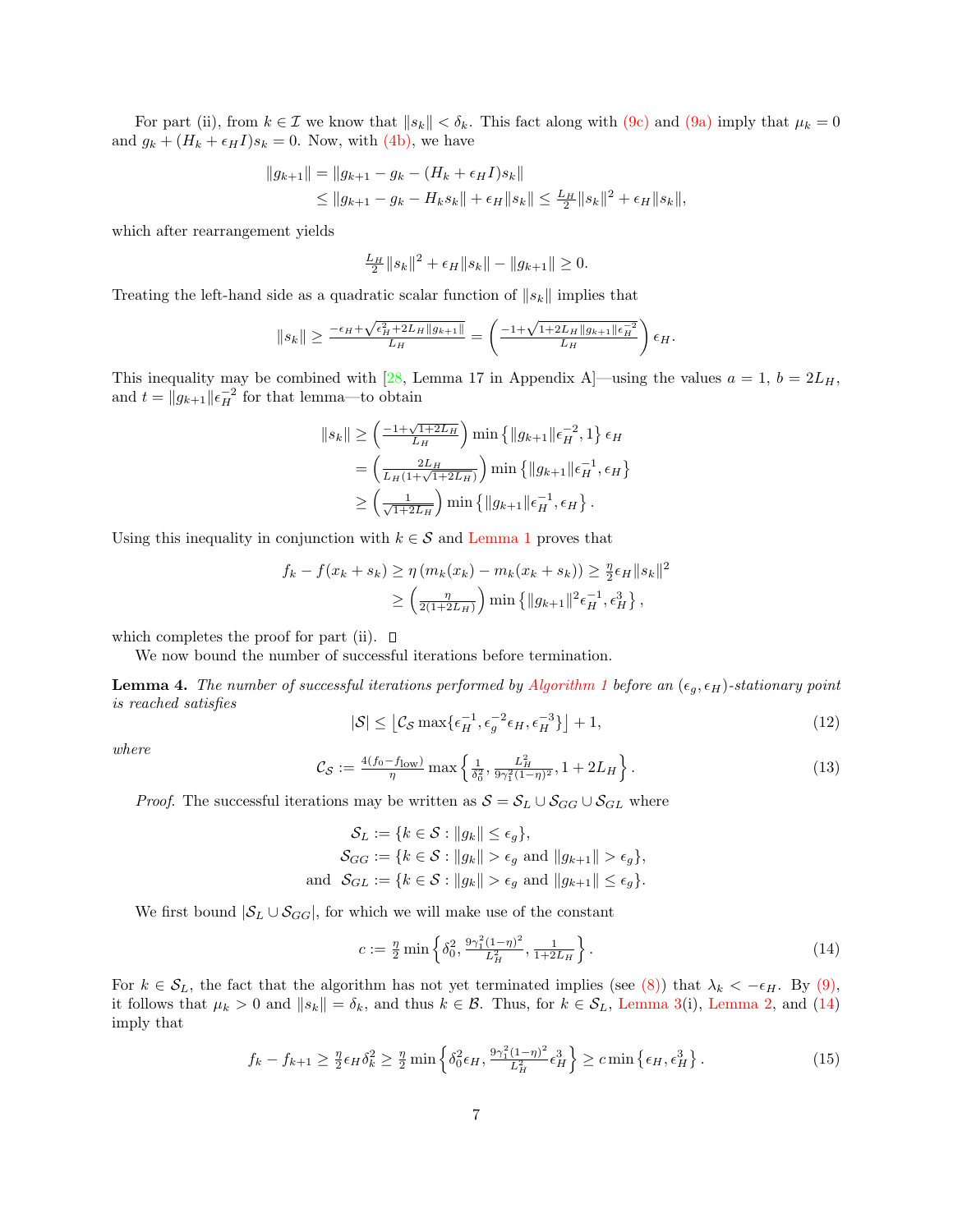Now consider  $k \in \mathcal{S}_{GG}$ . Since in this case either of the cases in Lemma 3 may apply, one can only conclude that, for each  $k \in S_{GG}$ , the following bound holds:

$$
f_k - f_{k+1} \ge \frac{\eta}{2} \min \left\{ \delta_k^2 \epsilon_H, \left( \frac{\|g_{k+1}\|^2}{1+2L_H} \right) \epsilon_H^{-1}, \left( \frac{1}{1+2L_H} \right) \epsilon_H^3 \right\}.
$$

Combining this with the definition of  $\mathcal{S}_{GG}$ , the lower bound on  $\delta_k$  in Lemma 2, and the definition of c in (14), it follows that

$$
f_k - f_{k+1} \ge c \min \left\{ \epsilon_H, \epsilon_g^2 \epsilon_H^{-1}, \epsilon_H^3 \right\}.
$$
 (16)

To bound  $|\mathcal{S}_L \cup \mathcal{S}_{GG}|$ , we sum the objective function decreases obtained over all such iterations, which with Assumption 1 and the monotonicity of  $\{f_k\}$  gives

$$
f_0 - f_{low} \ge \sum_{k \in \mathcal{K}} (f_k - f_{k+1}) \ge \sum_{k \in \mathcal{S}_L} (f_k - f_{k+1}) + \sum_{k \in \mathcal{S}_{GG}} (f_k - f_{k+1}).
$$

Combining this inequality with  $(15)$  and  $(16)$  shows that

$$
f_0 - f_{\text{low}} \ge \sum_{k \in S_L} c \min\{\epsilon_H, \epsilon_H^3\} + \sum_{k \in S_{GG}} c \min\{\epsilon_H, \epsilon_g^2 \epsilon_H^{-1}, \epsilon_H^3\}
$$
  

$$
\ge c(|S_L| + |S_{GG}|) \min\{\epsilon_H, \epsilon_g^2 \epsilon_H^{-1}, \epsilon_H^3\},
$$

from which it follows that

$$
|\mathcal{S}_L| + |\mathcal{S}_{GG}| \le \left(\frac{f_0 - f_{\text{low}}}{c}\right) \max\{\epsilon_H^{-1}, \epsilon_g^{-2} \epsilon_H, \epsilon_H^{-3}\}.
$$
 (17)

Next, let us consider the set  $\mathcal{S}_{GL}$ . Since  $k \in \mathcal{S}_{GL}$  means  $||g_{k+1}|| \leq \epsilon_H$ , the index corresponding to the next successful iteration (if one exists) must be an element of the index set  $S_L$ . This implies that  $|S_{GL}| \leq |S_L| + 1$ , where the 1 accounts for the possibility that the last successful iteration (prior to termination) has an index in  $\mathcal{S}_{GL}$ . Combining this bound with (17) yields

$$
|\mathcal{S}| = |\mathcal{S}_L| + |\mathcal{S}_{GG}| + |\mathcal{S}_{GL}| \le \frac{2(f_0 - f_{\text{low}})}{c} \max\{\epsilon_H^{-1}, \epsilon_g^{-2}\epsilon_H, \epsilon_H^{-3}\} + 1,
$$

which completes the proof when we substitute for c from  $(14)$ .  $\Box$ 

We now bound the number of unsuccessful iterations. The approach used here is based on the technique of [9], wherein a similar result is obtained.

**Lemma 5.** The number of unsuccessful iterations performed by Algorithm 1 before an  $(\epsilon_q, \epsilon_H)$ -stationary point is reached satisfies

$$
|\mathcal{U}| \le \left[1 + \log_{\gamma_1} \left(\frac{3(1-\eta)}{L_H \delta_{\text{max}}}\right) + \log_{\gamma_1} \left(\epsilon_H\right)\right] |\mathcal{S}|.
$$
\n(18)

*Proof.* Let us denote the successful iteration indices as  $\{k_1, \ldots, k_{|\mathcal{S}|}\} := \mathcal{S}$ . For any  $i \in \{1, \ldots, |\mathcal{S}|-1\}$ , our goal is to bound  $k_{i+1} - k_i - 1$ . From the update formulas for the trust-region radius, one finds for all  $l \in \{k_i + 1, \ldots, k_{i+1} - 1\}$  that

$$
\delta_l \le \min(\gamma_2 \delta_{k_i}, \delta_{\max}) \gamma_1^{l-k_i-1} \le \delta_{\max} \gamma_1^{l-k_i-1}.
$$
\n(19)

Since  $k_{i+1} \in S$ , it follows that  $x_{k_i+1}$  is not an  $(\epsilon_g, \epsilon_H)$ -stationary point, or else the algorithm would have terminated in iteration  $k_i + 1$ . Hence, a step is computed corresponding to all iteration indices  $\{k_i +$  $1, \ldots, k_{i+1}$ . Moreover, for any index  $l \in \{k_i+1, \ldots, k_{i+1}-1\}$  the iteration is unsuccessful, which according to Lemma 2 means that, for such l, one has  $\delta_l > 3(1 - \eta)\epsilon_H/L_H$ . Thus, for such l, (19) implies

$$
\frac{3(1-\eta)}{L_H} \epsilon_H < \delta_{\max} \gamma_1^{l-k_i-1} \implies l-k_i-1 \leq \log_{\gamma_1} \left( \frac{3(1-\eta)\epsilon_H}{L_H \delta_{\max}} \right).
$$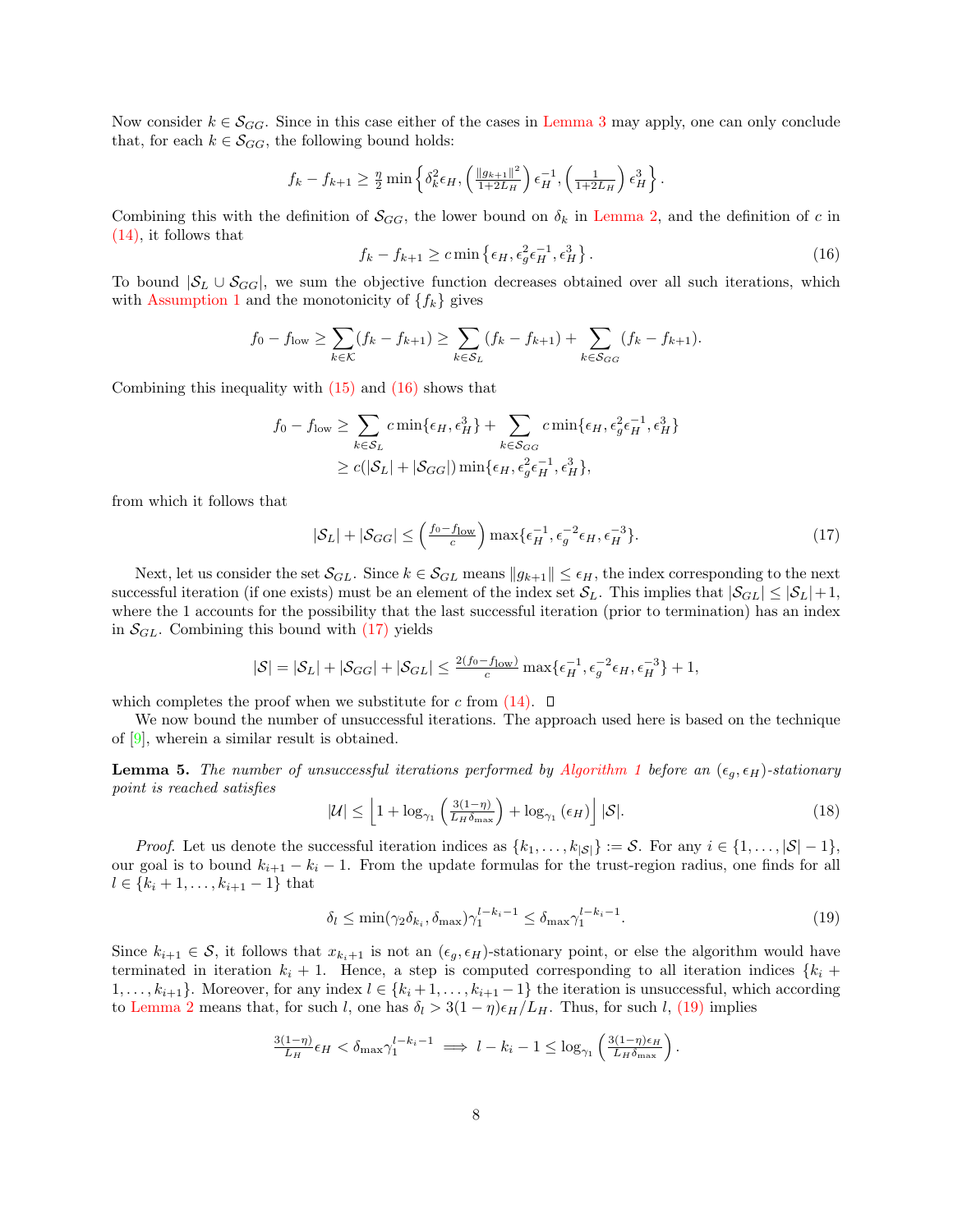Consequently, using the specific choice  $l = k_{i+1} - 1$ , one finds that

$$
k_{i+1} - k_i - 1 \le 1 + \log_{\gamma_1} \left( \frac{3(1-\eta)}{L_H \delta_{\text{max}}} \right) + \log_{\gamma_1} (\epsilon_H). \tag{20}
$$

For the first successful iteration,  $\delta_{k_1} = \gamma_1^{k_1} \delta_0 \leq \gamma_1^{k_1} \delta_{\max}$ , so by Lemma 2 one finds

$$
\frac{3\gamma_1(1-\eta)}{L_H} \epsilon_H \le \delta_{k_1} \le \gamma_1^{k_1} \delta_{\max},
$$

which implies that

$$
k_1 \le 1 + \log_{\gamma_1} \left( \frac{3(1-\eta)}{L_H \delta_{\text{max}}} \right) + \log_{\gamma_1} (\epsilon_H). \tag{21}
$$

Since the iteration immediately prior to termination is  $k_{\vert S\vert}$  (except in the trivial case in which termination occurs at iteration 0), we have

$$
|\mathcal{U}| = k_1 + \sum_{i=1}^{|\mathcal{S}|-1} (k_{i+1} - k_i - 1).
$$

The result follows by substituting  $(20)$  and  $(21)$  into this expression.  $\Box$ 

The main result for iteration complexity of Algorithm 1 may now be proved.

**Theorem 1.** Under Assumption 1, the number of successful iterations (and objective gradient and Hessian evaluations) performed by Algorithm 1 before an  $(\epsilon_q, \epsilon_H)$ -stationary point is obtained satisfies

$$
|\mathcal{S}| = \mathcal{O}\left(\max\{\epsilon_H^{-3}, \epsilon_H^{-1}, \epsilon_g^{-2}\epsilon_H\}\right)
$$
\n(22)

and the total number of iterations (and objective function evaluations) performed before such a point is obtained satisfies

$$
|\mathcal{K}| = \mathcal{O}\left(\log_{1/\gamma_1}(\epsilon_H^{-1}) \max\{\epsilon_H^{-3}, \epsilon_H^{-1}, \epsilon_g^{-2}\epsilon_H\}\right). \tag{23}
$$

Proof. Formula (22) follows from Lemma 4. Formula (23) follows from Lemma 4, Lemma 5, and the fact that  $\log_{\gamma_1}(\epsilon_H) = \log_{1/\gamma_1}(\epsilon_H^{-1}).$ 

If one chooses  $\epsilon_H = \epsilon_g^{1/2}$  in (22) and (23) as well as any positive scalar  $\bar{\epsilon}_g \in \mathbb{R}$ , then Theorem 1 implies that, for all  $\epsilon_g \in (0, \bar{\epsilon}_g]$ , one has

$$
|\mathcal{S}| = \mathcal{O}\left(\epsilon_g^{-3/2}\right) \text{ and } |\mathcal{K}| = \mathcal{O}\left(\epsilon_g^{-3/2} \log_{1/\gamma_1}\left(\epsilon_g^{-1/2}\right)\right) = \tilde{\mathcal{O}}\left(\epsilon_g^{-3/2}\right)
$$

for the numbers of successful and total iterations, respectively. These correspond to the results obtained for the line search method in [28, Theorem 5, Theorem 6]).

# 3 Iterative methods for solving the subproblems inexactly

This section describes the algorithms needed to develop an inexact trust-region Newton method, which will be presented and analyzed in Section 4. A truncated CG method for computing directions of descent is discussed in Section 3.1 and an iterative algorithm for computing directions of negative curvature is described in Section 3.2.

#### 3.1 A truncated CG method

We propose Algorithm 2 as an appropriate iterative method for approximately solving the trust-region subproblem

$$
\min_{s \in \mathbb{R}^n} g^T s + \frac{1}{2} s^T (H + 2\epsilon I) s \text{ s.t. } \|s\| \le \delta,
$$
\n(24)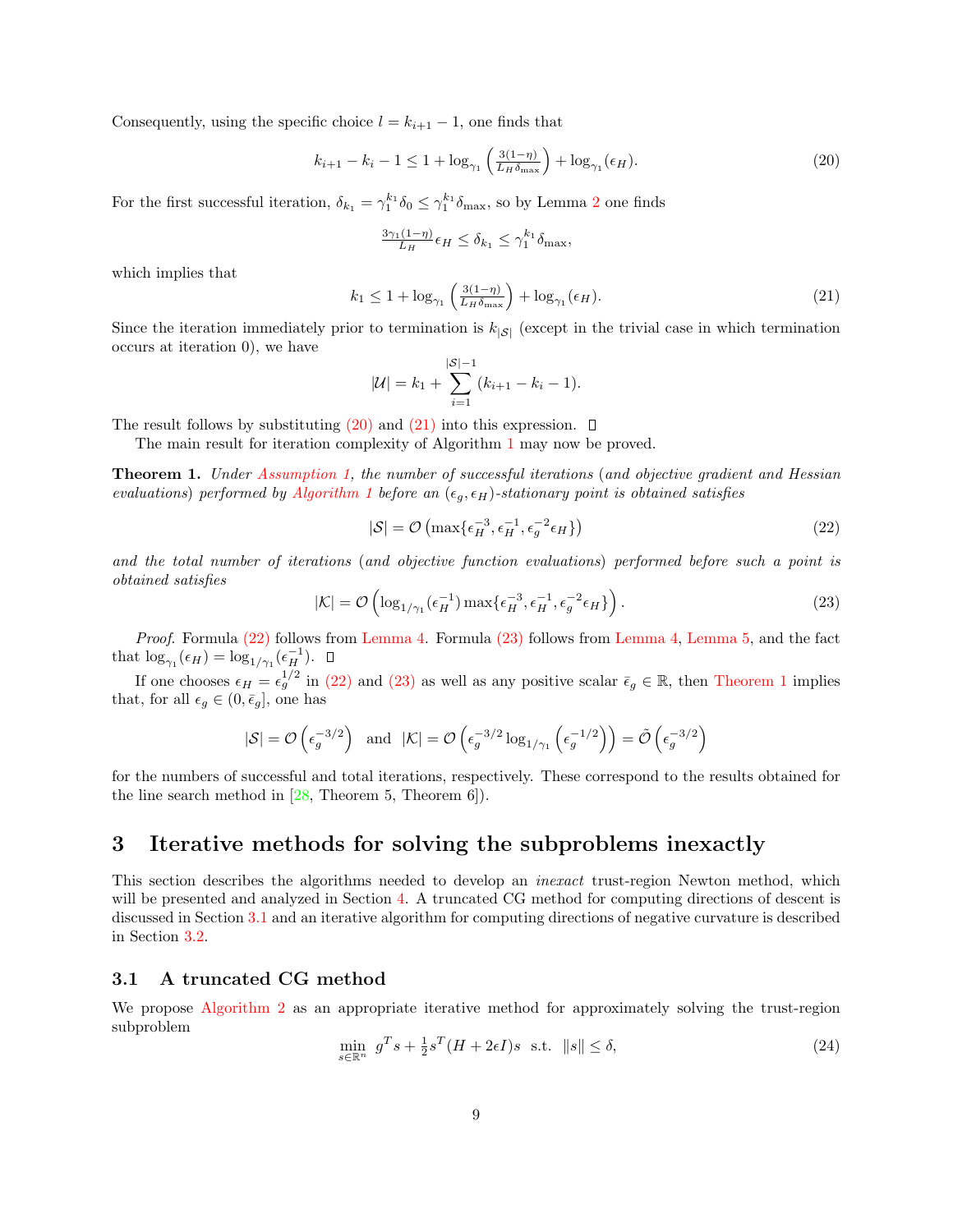where  $g \in \mathbb{R}^n$  is assumed to be a non-zero vector,  $H \in \mathbb{S}^n$  is possibly indefinite,  $\epsilon \in (0, \infty)$  plays the role of a regularization parameter, and  $\delta \in (0,\infty)$ . Algorithm 2 is based on the CG method and builds on the Steihaug-Toint approach [29, 30]. (The factor of 2 in the regularization term in (24) is intentional. For consistency in the termination condition, the inexact trust-region Newton method in Section 4 employs a larger regularization term than the exact method analyzed in Section 2.)

For the most part, Algorithm 2 is identical to traditional truncated CG. For example, termination occurs in line 18 when the next CG iterate  $y_{j+1}$  would lie outside the trust region, and we return s as the largest feasible step on the line segment connecting  $y_j$  to  $y_{j+1}$ . In this situation, we also set outCG  $\leftarrow$  BND-NORM to indicate that s lies on the boundary of the trust-region constraint.

However, there are three key differences between Algorithm 2 and truncated CG. First, the residual termination criterion in line 21 enforces the condition

$$
||(H + 2\epsilon I)s + g|| \le \frac{\zeta}{2} \min\{||g||, \epsilon ||s||\},\tag{25}
$$

which is stronger than the condition traditionally used in truncated CG (which typically has  $\frac{2}{2}||g||$  for the right-hand side) and incorporates a criterion typical of Newton-type methods with optimal complexity [10, 28] (which use  $\epsilon \|s\|$  for the right-hand side). If this criterion is satisfied, then we return the current CG iterate as the step (that is, we set  $s \leftarrow y_{j+1}$ ) and indicate that s lies in the interior of the trust region and satisfies the residual condition  $(25)$  by setting outCG  $\leftarrow$  INT-RES.

Second, traditional truncated CG terminates if a direction of nonpositive curvature is encountered. Line 10 of Algorithm 2 triggers termination if a direction with curvature less than or equal to  $\epsilon$  is found for  $H + 2\epsilon I$ , since this condition implies that the curvature of H along the same direction is less than  $-\epsilon$ . In this case, we return a step s obtained by moving along the direction of negative curvature to the boundary of the trust-region constraint, and return outCG  $\leftarrow$  BND-NEG to indicate that s lies on the boundary because a direction of negative curvature was computed.

Third, unlike traditional truncated CG, which (in exact arithmetic) requires up to a maximum of  $k_{\text{max}} = n$ iterations, line 4 allows for an alternative iteration limit to be imposed. Regardless of which limit is used, if  $k_{\text{max}}$  iterations are performed, Algorithm 2 returns s as the current CG iterate and sets outCG  $\leftarrow$  INT-MAX. This flag indicates that the maximum number of iterations has been reached while remaining in the interior of the trust region.

The lemma below motivates the alternative choice for  $k_{\text{max}}$  in line 4.

**Lemma 6.** Suppose  $\epsilon I \prec H + 2\epsilon I \preceq (M + 2\epsilon)I$  for  $M \in ||H||, \infty$  and define

$$
\kappa(M,\epsilon) := (M+2\epsilon)/\epsilon \quad \text{and} \quad J(M,\epsilon,\zeta) := \frac{1}{2}\sqrt{\kappa(M,\epsilon)}\ln\left(4\kappa(M,\epsilon)^{3/2}/\zeta\right),\tag{26}
$$

where  $\zeta \in (0,1)$  is input to Algorithm 2. If lines 3–7 were simply to set  $k_{\max} \leftarrow \infty$ , then Algorithm 2 would terminate at either line 18 or line 22 after a number of iterations (equivalently, matrix-vector products) equal to at most

$$
\min\left\{n, J(M, \epsilon, \zeta)\right\} \ = \ \min\left\{n, \tilde{\mathcal{O}}(\epsilon^{-1/2})\right\}.
$$
\n(27)

*Proof.* Since  $H + 2\epsilon I \succ \epsilon I$  by assumption, a direction of curvature less than  $\epsilon$  for  $H + 2\epsilon I$  does not exist, meaning that termination in line 12 cannot occur. It follows from the fact that  $\epsilon I \prec H + 2\epsilon I \prec (M + 2\epsilon)I$ and  $[28, \text{proof of Lemma 11}]$  that CG would reach an iterate satisfying  $(25)$ —so that termination in line 22 would occur—in at most the number of iterations given by (27). Of course, if termination occurs earlier in line 18, the bound  $(27)$  still holds.  $\Box$ 

When employing the trust-region method of Section  $4$  for minimizing  $f$ , Algorithm 2 is invoked without knowing whether or not  $H + 2\epsilon I \succ \epsilon I$ . Nevertheless, Lemma 6 allows us to make the following crucial observation.

**Lemma 7.** If the iteration limit in Algorithm 2 is exceeded (that is, termination occurs at line 29), then  $H \not\succ -\epsilon I$ .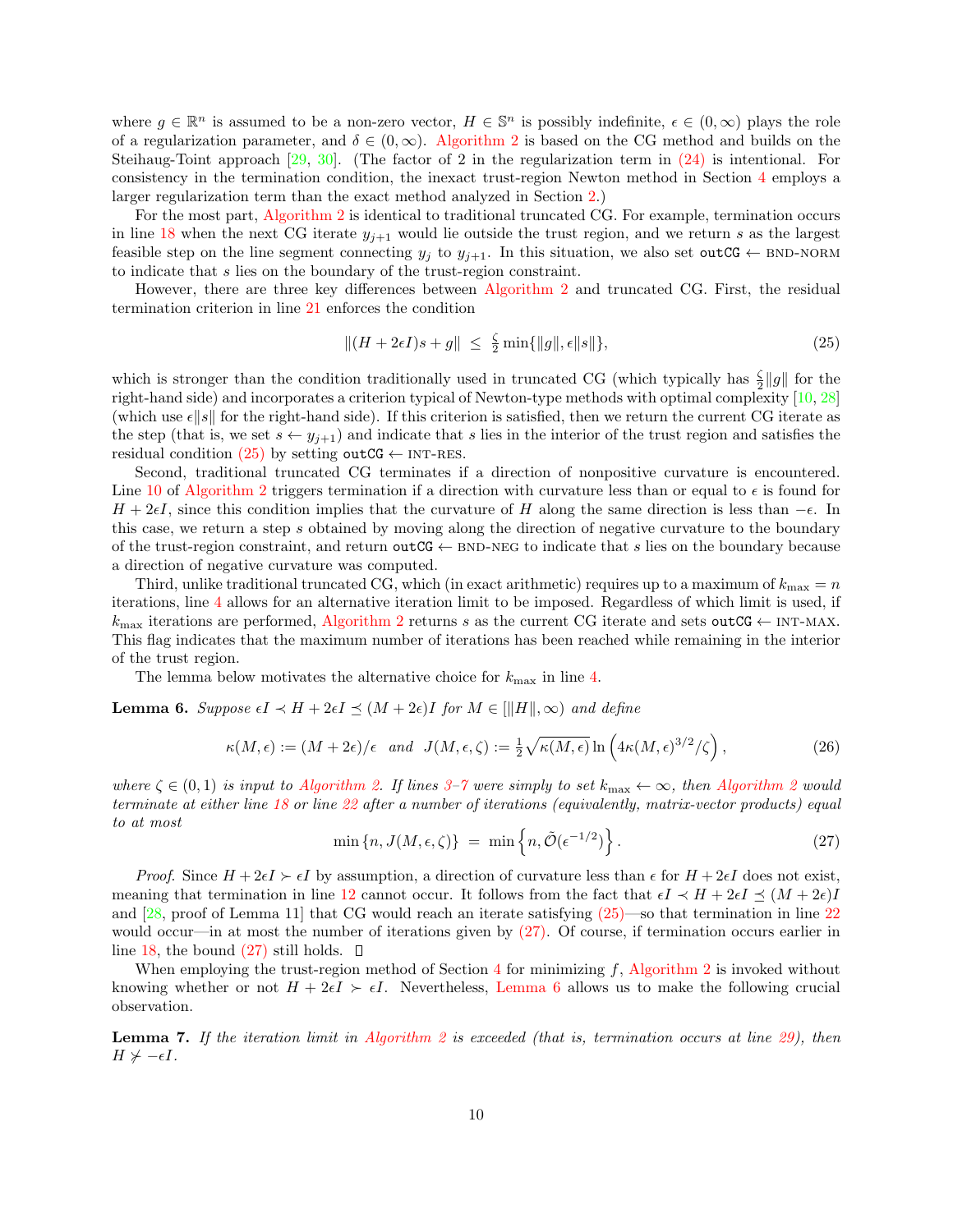Algorithm 2 Truncated CG Method for the Trust-Region Subproblem

- 1: **Input:** Nonzero  $g \in \mathbb{R}^n$ ;  $H \in \mathbb{S}^n$ ; regularization parameter  $\epsilon \in (0,\infty)$ ; trust-region radius  $\delta \in (0,\infty)$ ; accuracy parameter  $\zeta \in (0,1)$ ; flag capCG  $\in$  {TRUE, FALSE}; and (if capCG = TRUE) upper bound  $M \in [||H||, \infty)$ .
- 2: Output: trial step s and flag outCG indicating termination type.

3: if  $capCG = TRUE$  then 4: Set  $k_{\text{max}} \leftarrow \min\left\{n, \frac{1}{2}\sqrt{\kappa} \ln\left(4\kappa^{3/2}/\zeta\right)\right\}$  where  $\kappa \leftarrow (M+2\epsilon)/2$ . 5: else 6: Set  $k_{\text{max}} \leftarrow n$ . 7: end if 8: Set  $y_0 \leftarrow 0$ ,  $r_0 \leftarrow g$ ,  $p_0 \leftarrow -g$ , and  $j \leftarrow 0$ .<br>9: while  $j < k_{\text{max}}$  do while  $j < k_{\text{max}}$  do 10: if  $p_j^T (H+2\epsilon I) p_j \leq \epsilon \|p_j\|^2$  then 11: Compute  $\sigma \ge 0$  such that  $||y_j + \sigma p_j|| = \delta$ .<br>12: **return**  $s \leftarrow y_i + \sigma p_i$  and outCG  $\leftarrow$  BND-N 12: **return**  $s \leftarrow y_j + \sigma p_j$  and outCG  $\leftarrow$  BND-NEG.<br>13: **end if** end if 14: Set  $\alpha_j \leftarrow ||r_j||^2 / (p_j^T (H + 2\epsilon I) p_j).$ 15: Set  $y_{j+1} \leftarrow y_j + \alpha_j p_j$ . 16: **if**  $||y_{j+1}|| \ge \delta$  **then**<br>17: Compute  $\sigma \ge 0$  s Compute  $\sigma \geq 0$  such that  $||y_j + \sigma p_j|| = \delta$ . 18: **return**  $s \leftarrow y_j + \sigma p_j$  and **outCG**  $\leftarrow$  BND-NORM.<br>19: **end if** end if 20: Set  $r_{i+1} \leftarrow r_i + \alpha_i (H + 2\epsilon I) p_i$ . 21: if  $||r_{j+1}|| \leq \frac{\zeta}{2} \min \{ ||g||, \epsilon ||y_{j+1}|| \}$  then 22: return  $s \leftarrow y_{j+1}$  and outCG  $\leftarrow$  INT-RES.<br>23: end if end if 24: Set  $\beta_{j+1} \leftarrow (r_{j+1}^T r_{j+1})/(r_j^T r_j).$ 25: Set  $p_{j+1} \leftarrow -r_{j+1} + \beta_{j+1}p_j$ .<br>26: Set  $y_{j+1} \leftarrow y_j$ . 26: Set  $y_{j+1} \leftarrow y_j$ .<br>27: Set  $j \leftarrow j+1$ . Set  $j \leftarrow j + 1$ . 28: end while 29: return  $s \leftarrow y_{k_{\text{max}}}$  and outCG  $\leftarrow$  INT-MAX.

*Proof.* If  $k_{\text{max}}$  is set to n in line 4 or line 6, then it would follow from standard CG theory that Algorithm 2 cannot reach line 29, because either  $r_{j+1} = 0$  for some  $j < n$  (thus termination would have occurred at line 21) or else one of the other termination conditions would have been activated before this point. Hence,  $k_{\text{max}}$ must have been set in line 4 to some value less than n. In this case, it follows from Lemma 6, the choice of M, and the choice of  $k_{\text{max}}$  in line 4 that  $H + 2\epsilon I \nsucc \epsilon$ .  $\Box$ 

We now establish that any step computed by Algorithm 2 possesses favorable properties with respect to the non-regularized version of the quadratic model.

**Lemma 8.** If Algorithm 2 returns outCG  $\in$  {BND-NEG, BND-NORM, INT-RES} (that is, outCG  $\neq$  INT-MAX), then the step s returned by the algorithm satisfies

$$
g^T s + \frac{1}{2} s^T H s \le -\frac{1}{2} \epsilon \|s\|^2.
$$

*Proof.* Basic CG theory ensures that for any j up to termination, the sequence  $\{g^T y_j + \frac{1}{2} y_j^T (H + 2\epsilon I) y_j\}$ is monotonically decreasing. Since  $y_0 = 0$ , we thus have

$$
g^T y_i + \frac{1}{2} y_i^T (H + 2\epsilon I) y_i \le 0 \quad \text{for all} \quad i \in \{0, 1, \dots, j\}. \tag{28}
$$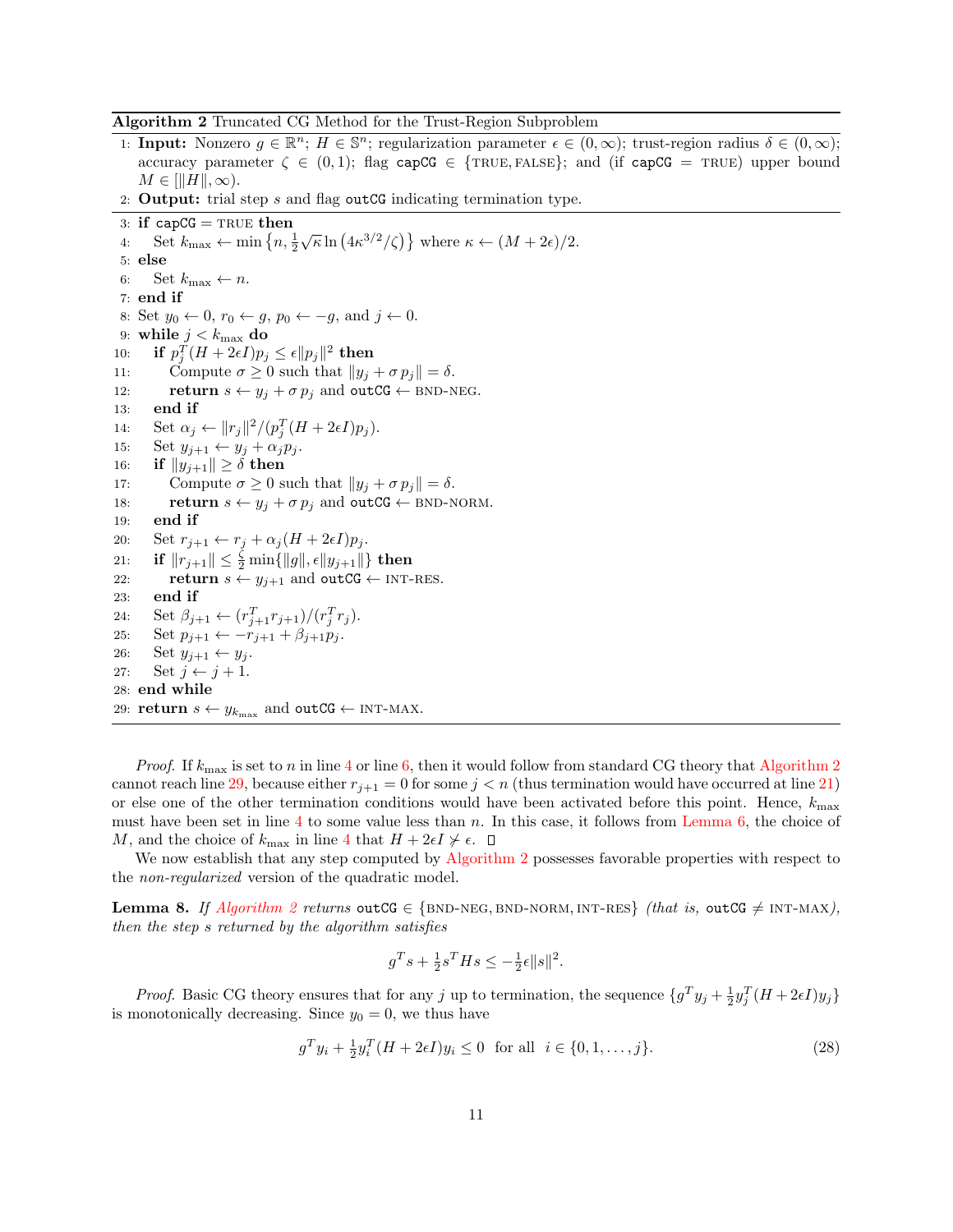Suppose outCG  $\in$  {BND-NORM, INT-RES}. From (28) and the fact that  $g^T s + \frac{1}{2} s^T (H + 2\epsilon I) s < g^T y_j +$  $\frac{1}{2}y_j^T(H + 2\epsilon I)y_j$  when outCG  $\leftarrow$  BND-NORM, we have

$$
g^T s + \frac{1}{2} s^T (H + 2\epsilon I) s \leq 0 \Leftrightarrow g^T s + \frac{1}{2} s^T H s \leq -\epsilon ||s||^2,
$$

which implies the desired result.

Second, suppose that outCG  $\leftarrow$  BND-NEG, meaning that Algorithm 2 terminates because iteration j yields  $p_j^T(H + 2\epsilon I)p_j \leq \epsilon ||p_j||^2$ . If  $j = 0$ , then the fact that  $p_0 = -g$  allows us to conclude that  $s = \delta(p_0/||p_0||)$  $-\delta(g/\Vert g \Vert)$ ,  $\Vert s \Vert = \delta$ , and

$$
\frac{1}{2}s^{T}(H+2\epsilon I)s = \frac{1}{2}\delta^{2}(p_{0}^{T}(H+2\epsilon I)p_{0})/||p_{0}||^{2} \leq \frac{1}{2}\epsilon\delta^{2} = \frac{1}{2}\epsilon||s||^{2},
$$

from which it follows that

$$
g^T s + \frac{1}{2} s^T H s = -\delta ||g|| + \frac{1}{2} s^T (H + 2\epsilon I) s - \epsilon ||s||^2 \le -\frac{1}{2} \epsilon ||s||^2,
$$

as desired. On the other hand, if  $j \ge 1$ , then the fact that outCG  $\leftarrow$  BND-NEG means that  $s \leftarrow y_j + \sigma p_j$  with  $\sigma \geq 0$  such that  $||s|| = \delta$ . The CG process yields:

$$
y_i = \sum_{\ell=0}^{i-1} \alpha_{\ell} p_{\ell} \in \text{span}\{p_0, \dots, p_{i-1}\} \quad \text{for all } i \in \{1, 2, \dots, j\},\tag{29a}
$$

$$
p_i^T(H + 2\epsilon I)p_\ell = 0 \quad \text{for all } \{i, \ell\} \subseteq \{0, 1, \dots, j\} \text{ with } i \neq \ell,
$$
 (29b)

 $r_i^T p_j = -||r_i||^2$  for all  $i \in \{0, 1, ..., j\},$  (29c)

and 
$$
y_i^T p_i \ge 0
$$
 for all  $i \in \{0, 1, ..., j\}$ . (29d)

(The relationships  $(29a)-(29c)$  are standard in the literature; see, for example, [26, Chapter 5]. For  $(29d)$ , see [29, eq. (2.13)].) Together, (29) and  $s = y_j + \sigma p_j$  imply

$$
g^T p_j = r_0^T p_j \le 0 \tag{30a}
$$

$$
s^{T}(H+2\epsilon I)s = y_j^{T}(H+2\epsilon I)y_j + \sigma^2 p_j^{T}(H+2\epsilon I)p_j
$$
\n(30b)

and 
$$
||s||^2 = ||y_j||^2 + 2\sigma y_j^T p_j + \sigma^2 ||p_j||^2 \ge \sigma^2 ||p_j||^2
$$
. (30c)

Combining (28), (30),  $\sigma \ge 0$ , and  $p_j^T (H + 2\epsilon I) p_j \le \epsilon ||p_j||^2$  shows that

$$
g^T s + \frac{1}{2} s^T H s = g^T s + \frac{1}{2} s^T (H + 2\epsilon I) s - \epsilon ||s||^2
$$
  
=  $g^T y_j + \frac{1}{2} y_j^T (H + 2\epsilon I) y_j + \sigma g^T p_j + \frac{1}{2} \sigma^2 p_j^T (H + 2\epsilon I) p_j - \epsilon ||s||^2$   

$$
\leq \frac{1}{2} \sigma^2 p_j^T (H + 2\epsilon I) p_j - \epsilon ||s||^2 \leq \frac{1}{2} \sigma^2 \epsilon ||p_j||^2 - \epsilon ||s||^2 \leq -\frac{1}{2} \epsilon ||s||^2,
$$

which completes the proof.  $\square$ 

Lemma 8 shows that if  $\epsilon = \epsilon_H$  and outCG  $\neq$  INT-MAX, then the bound on the model decrease obtained by the truncated CG step s is the same as the bound guaranteed by the global solution computed for Algorithm 1 (see Lemma 1). However, we note that this decrease is obtained by using a larger regularization term.

#### 3.2 A minimum eigenvalue oracle

The truncated CG algorithm presented in Section 3.1 is only one of the tools we need for our proposed inexact trust-region Newton method. Two complicating cases require an additional tool.

The first case is when outCG = INT-MAX is returned by Algorithm 2. In this case, it must hold that the maximum allowed number of iterations satisfies  $k_{\text{max}} < n$  and, as a consequence of Lemma 7, that  $H \not\succ -\epsilon I$ . Thus, there exists a direction of sufficient negative curvature for  $H$ , and we need a means of computing one. The second case is when Algorithm 2 terminates with outCG =  $INT-RES$ . In this case, we only know that the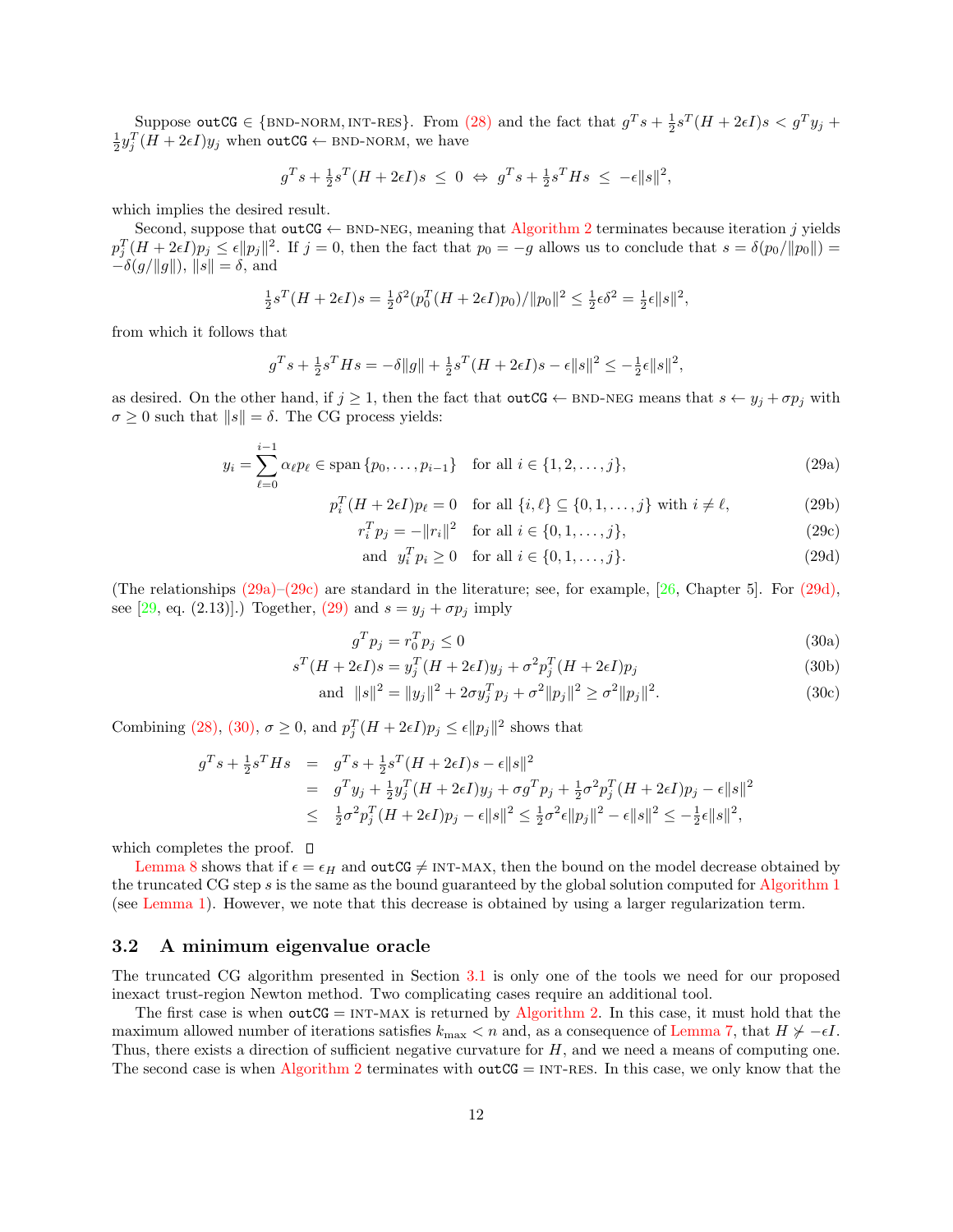curvature is not sufficiently negative along the directions computed by the algorithm. However, it may still be true that  $H \nsucc \neg \epsilon I$ .

These two cases motivate the need for a *minimum eigenvalue oracle* that estimates the minimum eigenvalue of  $H$ , or else returns a prediction that (with some desired probability) no sufficiently negative eigenvalue exists. The oracle that we employ is given by Algorithm 3.

Algorithm 3 Minimum Eigenvalue Oracle (MEO)

**Input:**  $g \in \mathbb{R}^n$ ;  $H \in \mathbb{S}^n$ ; regularization parameter  $\epsilon \in (0,\infty)$ ; trust-region radius  $\delta \in (0,\infty)$ ; failure probability tolerance  $\xi \in (0,1)$ ; and  $M \in ||H||, \infty$ ). **Output:** Either (i) a vector  $s = \pm \delta v$  satisfying

$$
g^T s \le 0, \quad s^T H s \le -\frac{1}{2}\epsilon \|s\|^2, \quad \text{and} \quad \|s\| = \delta,\tag{31}
$$

where v has been computed to satisfy  $||v|| = 1$  and  $v^T H v \le -\epsilon/2$ , or (ii) a prediction that  $H \succeq -\epsilon I$  holds. In the event that (ii) occurs, the probability that the prediction is wrong (that is, that  $\lambda_{\min}(H) < -\epsilon$ ) must be no greater than  $\xi$ . (The bound M may be needed for algorithm termination; see Assumption 2 on page 13.)

### 4 An inexact trust-region Newton method

In this section, we propose a trust-region Newton method that may use, during each iteration, an *inexact* solution to the trust-region subproblem computed using the iterative procedures described in Section 3. The proposed algorithm is described in Section 4.1 and a second-order complexity analysis is presented in Section 4.2.

#### 4.1 The algorithm

Algorithm 4 can be viewed as an inexact version of Algorithm 1. We aim at remaining close to the traditional Newton-CG approaches in [29, 30] by having Algorithm 4 compute, when appropriate, a truncated CG step in line 4. Once such a step is computed (or set to zero since the current iterate is first-order stationary), Algorithm 4 deviates from traditional Newton-CG in the "else" branch (line 10), which accounts for the two situations described in Section 3.2, where an additional check for a negative curvature direction is needed. (There is one minor difference: when  $\text{outCG} = \text{INT-RES}$ , the MEO need be called only when  $\|g_k\| \leq \epsilon_q$ .)

#### 4.2 Complexity

As in [27], we make the following assumption on the MEO in order to obtain complexity results for Algorithm 4.

**Assumption 2.** When Algorithm 3 is called by Algorithm 4, the number of Hessian-vector products required is no more than

$$
N_{\text{meo}} = N_{\text{meo}}(\epsilon_H) := \min\left\{ n, 1 + \left[ \mathcal{C}_{\text{meo}} \epsilon_H^{-1/2} \right] \right\} \tag{32}
$$

where the quantity  $\mathcal{C}_{\text{meo}}$  depends at most logarithmically on  $\xi$ .

The following instances of Algorithm 3 satisfy Assumption 2.

• The Lanczos algorithm applied to H starting with a random vector uniformly distributed on the unit sphere. For any  $\xi \in (0, 1)$ , this satisfies the conditions in Assumption 2 with  $\mathcal{C}_{\text{meo}} = \ln(2.75n/\xi^2)\sqrt{M}/2$ ; see [27, Lemma 2].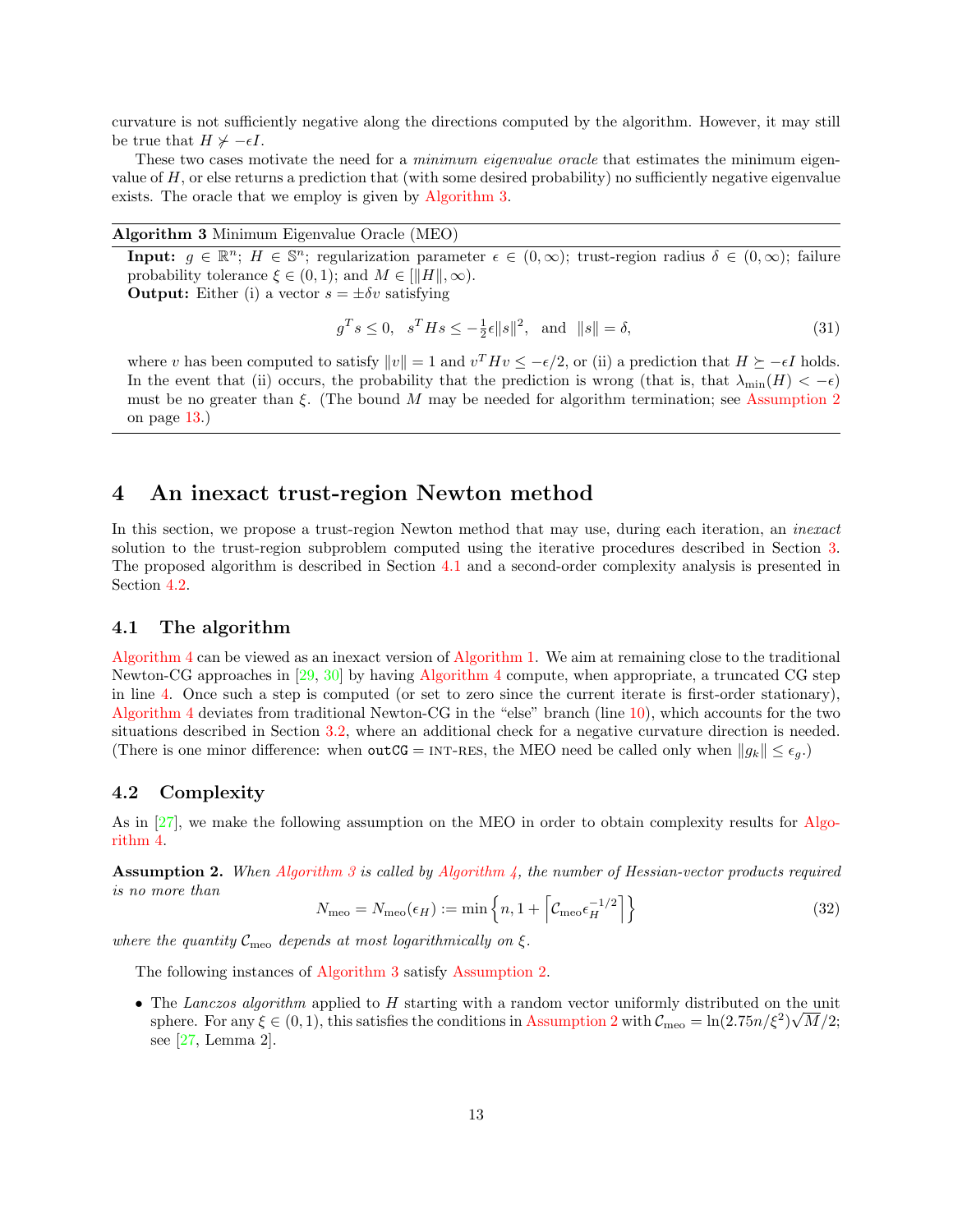Algorithm 4 Trust-Region Newton-CG Method (inexact version)

end if 22: end for

**Require:** Tolerances  $\epsilon_g \in (0,\infty)$  and  $\epsilon_H \in (0,\infty)$ ; parameters  $\gamma_1 \in (0,1)$  and  $\gamma_2 \in [1,\infty)$ ; initial iterate  $x_0 \in \mathbb{R}^n$ ; initial trust-region radius  $\delta_0 \in (0,\infty)$ ; maximum trust-region radius  $\delta_{\max} \in [\delta_0,\infty)$ ; step acceptance parameter  $\eta \in (0,1)$ ; truncated CG accuracy parameter  $\zeta \in (0,1)$ ; MEO failure probability tolerance  $\xi \in [0,1)$ ; flag capCG  $\in \{\text{TRUE}, \text{FALSE}\}$ ; and upper bound  $M \in [L_q, \infty)$ . 1: for  $k = 0, 1, 2, \ldots$  do 2: Evaluate  $g_k$  and  $H_k$ . 3: if  $g_k \neq 0$  then<br>4: Call Algorith Call Algorithm 2 with input  $g = g_k$ ,  $H = H_k$ ,  $\epsilon = \epsilon_H$ ,  $\delta = \delta_k$ ,  $\zeta$ , capCG, and (if capCG = TRUE) M to compute  $s_k^{\text{CG}}$  and output flag outCG. 5: else 6: Set  $s_k^{\text{CG}} \leftarrow 0$  and outCG  $\leftarrow$  INT-RES. 7: end if 8: **if outCG**  $\in$  {BND-NEG, BND-NORM} or ( $||g_k|| > \epsilon_g$  and **outCG** = INT-RES) **then** 9: Set  $s_k \leftarrow s_k^{\text{CG}}$ . 9: Set  $s_k \leftarrow s_k^{\text{CG}}$ . 10: **else** {that is, **outCG** = INT-MAX or  $(||g_k|| \le \epsilon_g$  and **outCG** = INT-RES)}<br>11: Call Algorithm 3 with inputs  $q = q_k$ ,  $H = H_k$ ,  $\epsilon = \epsilon_H$ ,  $\delta = \delta_k$ , Call Algorithm 3 with inputs  $g = g_k$ ,  $H = H_k$ ,  $\epsilon = \epsilon_H$ ,  $\delta = \delta_k$ ,  $\xi$ , and M, obtaining either  $s_k$ satisfying (31) or a prediction that  $H_k \succeq -\epsilon_H I$ . 12: **if** Algorithm 3 predicts that  $H_k \succeq -\epsilon_H I$  then<br>13: **return**  $x_k$ . return  $x_k$ . 14: end if 15: end if 16: Compute the ratio of actual to predicted decrease in f defined as  $\rho_k \leftarrow \frac{f(x_k) - f(x_k + s_k)}{m_k(x_k) - m_k(x_k + s_k)}$  $\frac{J(\omega_k)}{m_k(x_k) - m_k(x_k + s_k)}$ . 17: **if**  $\rho_k \geq \eta$  then<br>18: Set  $x_{k+1} \leftarrow x$ 18: Set  $x_{k+1} \leftarrow x_k + s_k$  and  $\delta_{k+1} \leftarrow \min{\{\gamma_2 \delta_k, \delta_{\max}\}}$ .<br>19: **else** else 20: Set  $x_{k+1} \leftarrow x_k$  and  $\delta_{k+1} \leftarrow \gamma_1 \delta_k$ .<br>21: **end if** 

• The conjugate gradient algorithm applied to  $(H + \frac{\epsilon_H}{2}I)s = b$ , where b is a random vector uniformly distributed on the unit sphere. For any  $\xi \in (0, 1)$ , this offers Assumption 2 with the same value of  $\mathcal{C}_{\text{meo}}$ as in the Lanczos-based approach; see [27, Theorem 1].

Since for each instance the conditions of Assumption 2 hold with  $\mathcal{C}_{\text{meo}}$  equal to the given value, it follows that throughout a run of Algorithm 4, the conditions hold with  $C_{\text{meo}} = \ln(2.75n/\xi^2)\sqrt{L_g}/2$ . Algorithm 3 could also be implemented by means of an exact (minimum) eigenvalue calculation of the Hessian. In that case, up to n Hessian-vector products may be required to evaluate the full Hessian.

To establish complexity results for Algorithm 4 we must take the randomness inherent in Algorithm 3 into account. Two unsavory situations can occur. First, suppose that Algorithm 3 is called in line 11 because  $||g_k|| \leq \epsilon_g$  and outCG = INT-RES. In this case, if capCG = TRUE and Algorithm 3 predicts that  $\lambda_{\min}(H_k) \geq -\epsilon_H$ , then with probability up to  $\xi$  this prediction is incorrect and a direction of sufficiently negative curvature actually exists but was not found. Second, suppose that Algorithm 3 is called because outCG = INT-MAX. Here, it is again possible with probability up to  $\xi$  that the prediction  $\lambda_{\min}(H_k) > -\epsilon_H$ will be made, even though we know from Lemma 7 that  $\lambda_{\min}(H_k) \leq -\epsilon_H$ . This second case can occur when  $||g_k|| > \epsilon_q$ , meaning that termination can occur at a point that is not even  $\epsilon_q$ -stationary. Note, however, that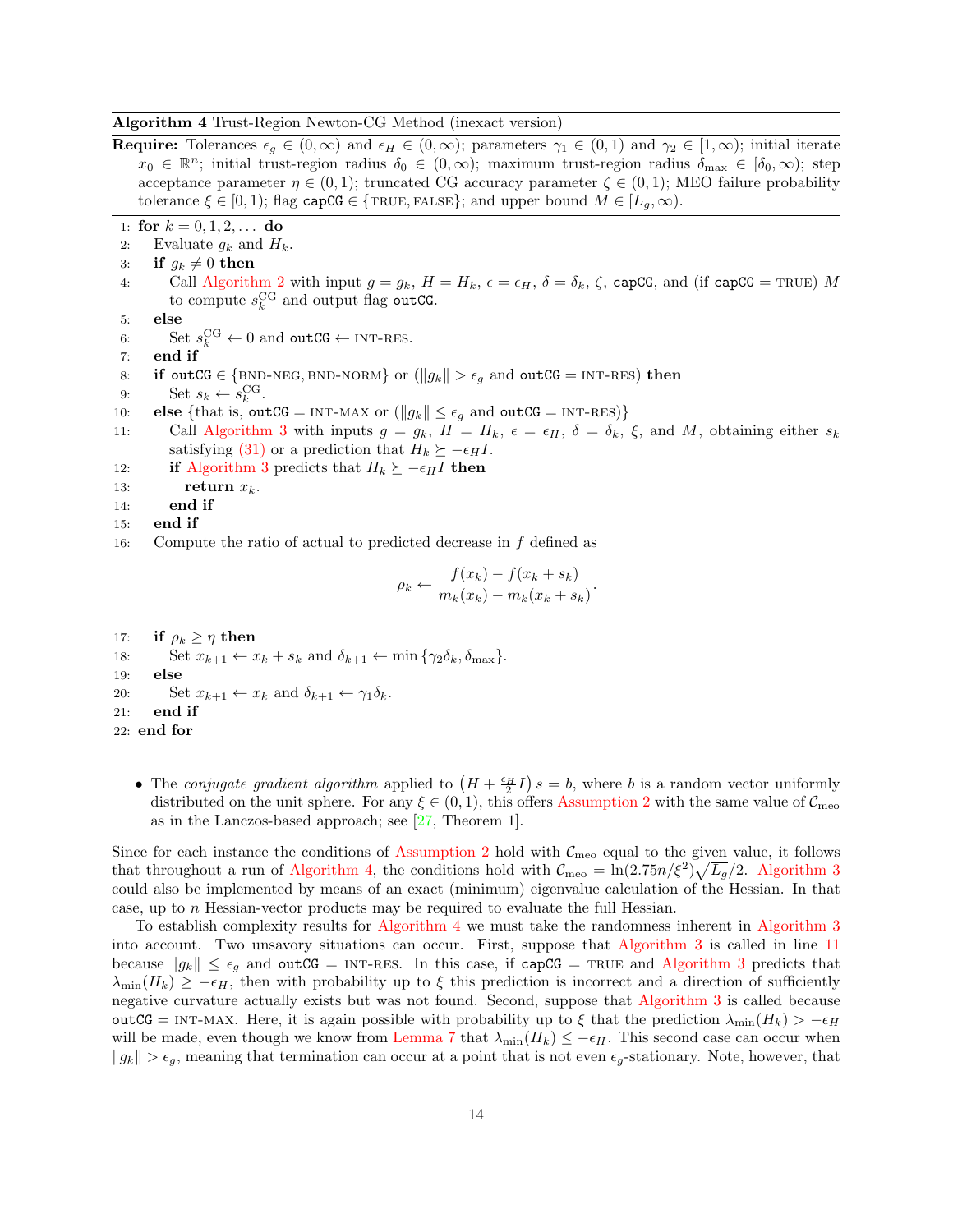in a given iteration the probability of these two situations is bounded by  $\xi$ , which appears only logarithmically in the constant  $C_{\text{meo}}$  of Assumption 2, and thus can be chosen to be very small.

In the following analysis, we use similar notation as in Section 2, although the analysis here is notably different due to the randomness of the MEO. For consistency, we use the same definitions of the index sets  $\mathcal{K}, \mathcal{I}, \mathcal{B}, \mathcal{S}, \mathcal{S}, \mathcal{A}$  that appear in the beginning of Section 2.2; in particular, we define  $\mathcal{K}$  as the index set of iterations completed prior to termination. However, note that for Algorithm 4 these sets are random variables, in the sense that for the same objective function and algorithm inputs, they may have different realizations due to the randomness in Algorithm 3. Thus, when we refer, for example, to  $k \in \mathcal{K}$ , we are referring to  $k \in \mathcal{K}$  for a given realization of a run of Algorithm 4. We also prove bounds on quantities that are shown to hold for all realizations of a run of the algorithm (for a given objective function and algorithm inputs). To emphasize that these bounds hold for all realizations, their constants are written with a bar over the letter in the definition.

Our first result provides a lower bound on the reduction in the quadratic model of the objective function achieved by each trial step.

**Lemma 9.** Consider any realization of a run of Algorithm 4. For all  $k \in \mathcal{K}$ ,

$$
m_k(x_k) - m_k(x_k + s_k) \ge \frac{1}{4} \epsilon_H ||s_k||^2.
$$

*Proof.* If  $s_k = s_k^{\text{CG}}$ , where  $s_k^{\text{CG}}$  is computed from Algorithm 2, then, in view of line 8, this means that outCG  $\neq$  INT-MAX. Hence, it follows as in Lemma 8 that the desired bound holds. Now suppose that  $s_k$  is computed from Algorithm 3 in line 11. Since  $k \in \mathcal{K}$ , Algorithm 4 does not terminate in iteration k, and it follows from (31) that

$$
m_k(x_k) - m_k(x_k + s_k) = -g_k^T s_k - \frac{1}{2} s_k^T H_k s_k \ge -\frac{1}{2} s_k^T H_k s_k \ge \frac{1}{4} \epsilon_H \|s_k\|^2,
$$

as desired.

We can now show that a sufficiently small trust-region radius leads to a successful iteration, and provide a lower bound on the sequence of trust-region radii.

**Lemma 10.** Consider any realization of a run of Algorithm 4. For all  $k \in \mathcal{K}$ , if  $\delta_k \leq 3(1 - \eta)\epsilon_H/(2L_H)$ , then  $k \in \mathcal{S}$ . Hence, by the trust-region radius update procedure, it follows that for any realization of a run of Algorithm 4 that

$$
\delta_k \ge \bar{\delta}_{\min} := \min \left\{ \delta_0, \left( \frac{3\gamma_1(1-\eta)}{2L_H} \right) \epsilon_H \right\} \in (0, \infty) \quad \text{for all} \quad k \in \mathcal{K}.
$$

Proof. For any realization of a run of the algorithm, we can follow the proof of Lemma 2, using Lemma 9 in lieu of Lemma 1. Hence, the lower bound in (33) holds, where  $\delta_{\min}$  is independent of any particular realization of a run.

We now establish a bound on the objective reduction for a successful step.

**Lemma 11.** Consider any realization of a run of Algorithm 4. The following hold for all successful iterations:

(i) If  $k \in \mathcal{B} \cap \mathcal{S}$ , then

$$
f_k - f_{k+1} \ge \frac{\eta}{4} \epsilon_H \delta_k^2.
$$

(ii) If  $k \in \mathcal{I} \cap \mathcal{S}$ , then  $||g_k|| > \epsilon_q$ , outCG = INT-RES, and

$$
f_k - f_{k+1} \ge \frac{\eta}{4(7+2L_H)} \min \{ ||g_{k+1}||^2 \epsilon_H^{-1}, \epsilon_H^3 \}.
$$

*Proof.* For part (i), we combine  $k \in \mathcal{B} \cap \mathcal{S}$  with Lemma 9 to obtain, as desired,

$$
f_k - f_{k+1} \ge \eta \left( m_k(x_k) - m_k(x_k + s_k) \right) \ge \frac{\eta}{4} \epsilon_H \|s_k\|^2 = \frac{\eta}{4} \epsilon_H \delta_k^2.
$$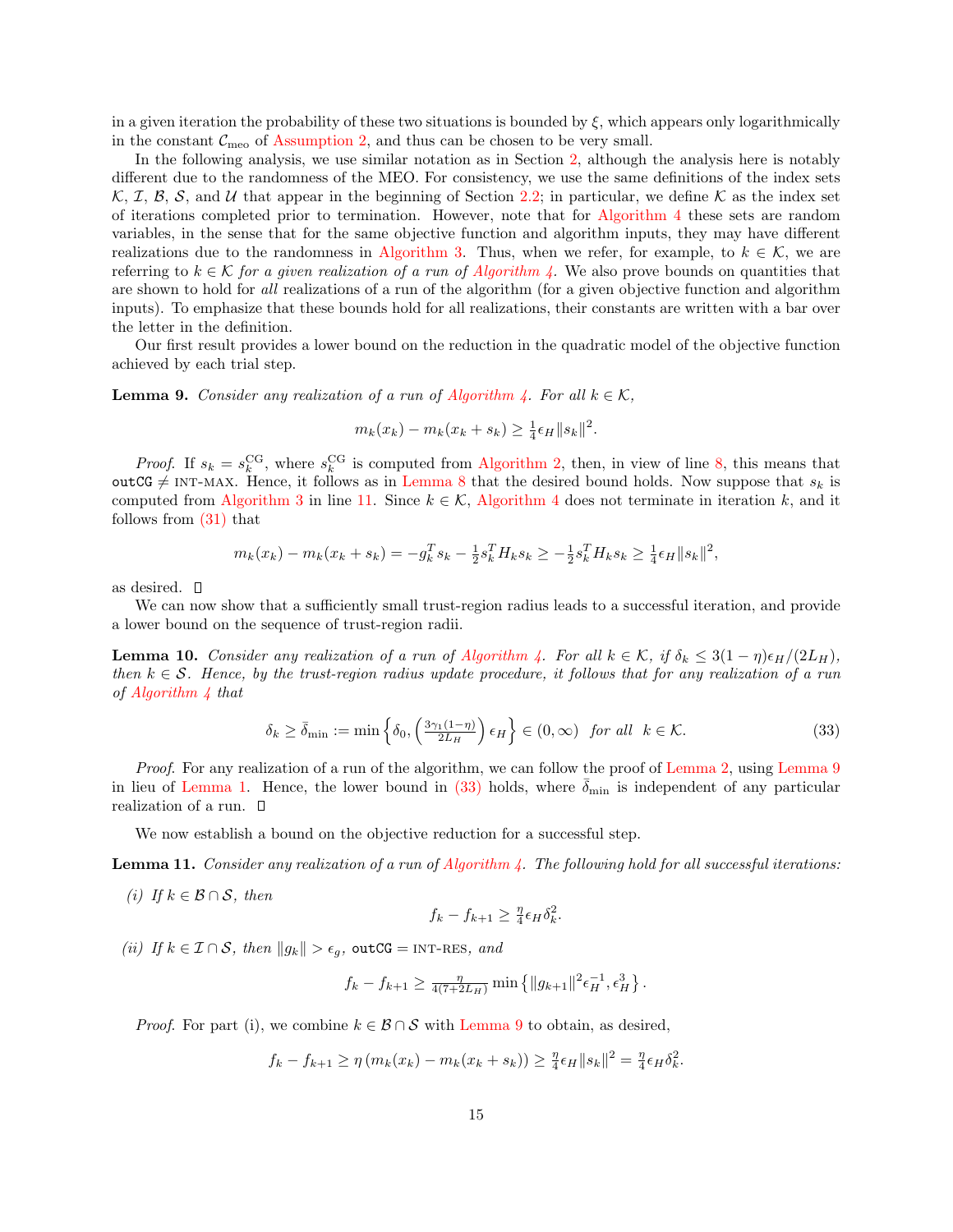Now consider part (ii). Note that since  $k \in \mathcal{I}$ ,  $s_k$  cannot have been computed from a call to Algorithm 3 in line 11, since such steps always have  $||s_k|| = \delta_k$ . Thus,  $s_k = s_k^{\text{CG}}$ . Moreover, from line 8 and the fact that  $k \in \mathcal{I}$ , we have that  $||g_k|| > \epsilon_g$  and outCG = INT-RES, as desired. In turn, the fact that outCG = INT-RES implies that (25) holds with  $H = H_k$ ,  $g = g_k$ ,  $s = s_k$ , and  $\epsilon = \epsilon_H$  so that

$$
r_k := (H_k + 2\epsilon_H)s_k + g_k \quad \text{has} \quad ||r_k|| \le \frac{\zeta}{2}\epsilon_H ||s_k||. \tag{34}
$$

Combining this bound with  $(4b)$  and  $\zeta \in (0,1)$ , we have

$$
||g_{k+1}|| = ||g_{k+1} - g_k - (H_k + 2\epsilon_H)s_k + r_k||
$$
  
\n
$$
\le ||g_{k+1} - g_k - H_k s_k|| + 2\epsilon_H ||s_k|| + ||r_k||
$$
  
\n
$$
\le \frac{L_H}{2} ||s_k||^2 + \left(\frac{4+\zeta}{2}\right) \epsilon_H ||s_k|| \le \frac{L_H}{2} ||s_k||^2 + \frac{5}{2} \epsilon_H ||s_k||,
$$

which can be rearranged to yield

$$
\frac{L_H}{2}||s_k||^2 + \frac{5}{2}\epsilon_H||s_k|| - ||g_{k+1}|| \ge 0.
$$

Reasoning as in the proof of Lemma 3, with  $\frac{5}{2} \epsilon_H$  replacing  $\epsilon_H$ , we obtain

$$
\|s_k\| \geq \frac{-\frac{5}{2}\epsilon_H + \sqrt{\left(\frac{5}{2}\right)^2 \epsilon_H^2 + 2L_H \|g_{k+1}\|}}{L_H} = \left(\frac{-5 + \sqrt{25 + 8L_H \|g_{k+1}\| \epsilon_H^{-2}}}{2L_H}\right)\epsilon_H.
$$

By applying [28, Lemma 17 in Appendix A]—using  $(a, b, t) = (5, 8L_H, ||g_{k+1}||\epsilon_H^{-2})$  for the values in that lemma—it follows that

$$
||s_k|| \ge \left(\frac{-5 + \sqrt{25 + 8L_H}}{2L_H}\right) \min \{||g_{k+1}||\epsilon_H^{-2}, 1\} \epsilon_H
$$
  
=  $\left(\frac{8L_H}{2L_H(5 + \sqrt{25 + 8L_H})}\right) \min \{||g_{k+1}||\epsilon_H^{-1}, \epsilon_H\}$   
=  $\left(\frac{4}{5 + \sqrt{25 + 8L_H}}\right) \min \{||g_{k+1}||\epsilon_H^{-1}, \epsilon_H\}$   
 $\ge \left(\frac{2}{\sqrt{25 + 8L_H}}\right) \min \{||g_{k+1}||\epsilon_H^{-1}, \epsilon_H\} \ge \frac{1}{\sqrt{7 + 2L_H}} \min \{||g_{k+1}||\epsilon_H^{-1}, \epsilon_H\}$ 

which may be combined with  $k \in \mathcal{I} \cap \mathcal{S}$  and Lemma 9 to obtain

$$
f_k - f_{k+1} \ge \eta(m_k(x_k) - m_k(x_{k+1})) \ge \frac{1}{4}\eta \epsilon_H \|s_k\|^2 \ge \frac{\eta}{4(7+2L_H)} \min\left\{\|g_{k+1}\|^2 \epsilon_H^{-1}, \epsilon_H^3\right\},\
$$

which completes the proof.  $\square$ 

The next result is analogous to Lemma 4 and takes randomness in the MEO into account.

**Lemma 12.** For any realization of a run of Algorithm 4, the number of successful iterations performed before termination occurs satisfies

$$
|\mathcal{S}| \le \bar{K}_{\mathcal{S}}(\epsilon_g, \epsilon_H) := \left[ \bar{\mathcal{C}}_{\mathcal{S}} \max \{ \epsilon_H^{-1}, \epsilon_g^{-2} \epsilon_H, \epsilon_H^{-3} \} \right] + 1, \tag{35}
$$

,

where

$$
\bar{\mathcal{C}}_{\mathcal{S}} := \frac{8(f_0 - f_{\text{low}})}{\eta} \max \left\{ \frac{1}{\delta_0^2}, \frac{4L_H^2}{9\gamma_1^2 (1 - \eta)^2}, 7 + 2L_H) \right\}.
$$
 (36)

Proof. For a given realization of a run of the algorithm, we can follow the reasoning of the proof for Lemma 4. In what follows,  $S_L$ ,  $S_{GG}$ , and  $S_{GL}$  are defined as in the proof of Lemma 4. (As is the case for  $K$ , we note that these index sets are now realizations of random index sets.)

Consider first  $k \in S_L$ , and let us define the constant

$$
c_1 := \frac{\eta}{4} \min \left\{ \delta_0^2, \frac{9\gamma_1^2 (1-\eta)^2}{4L_H^2}, \frac{1}{7+2L_H} \right\}.
$$
 (37)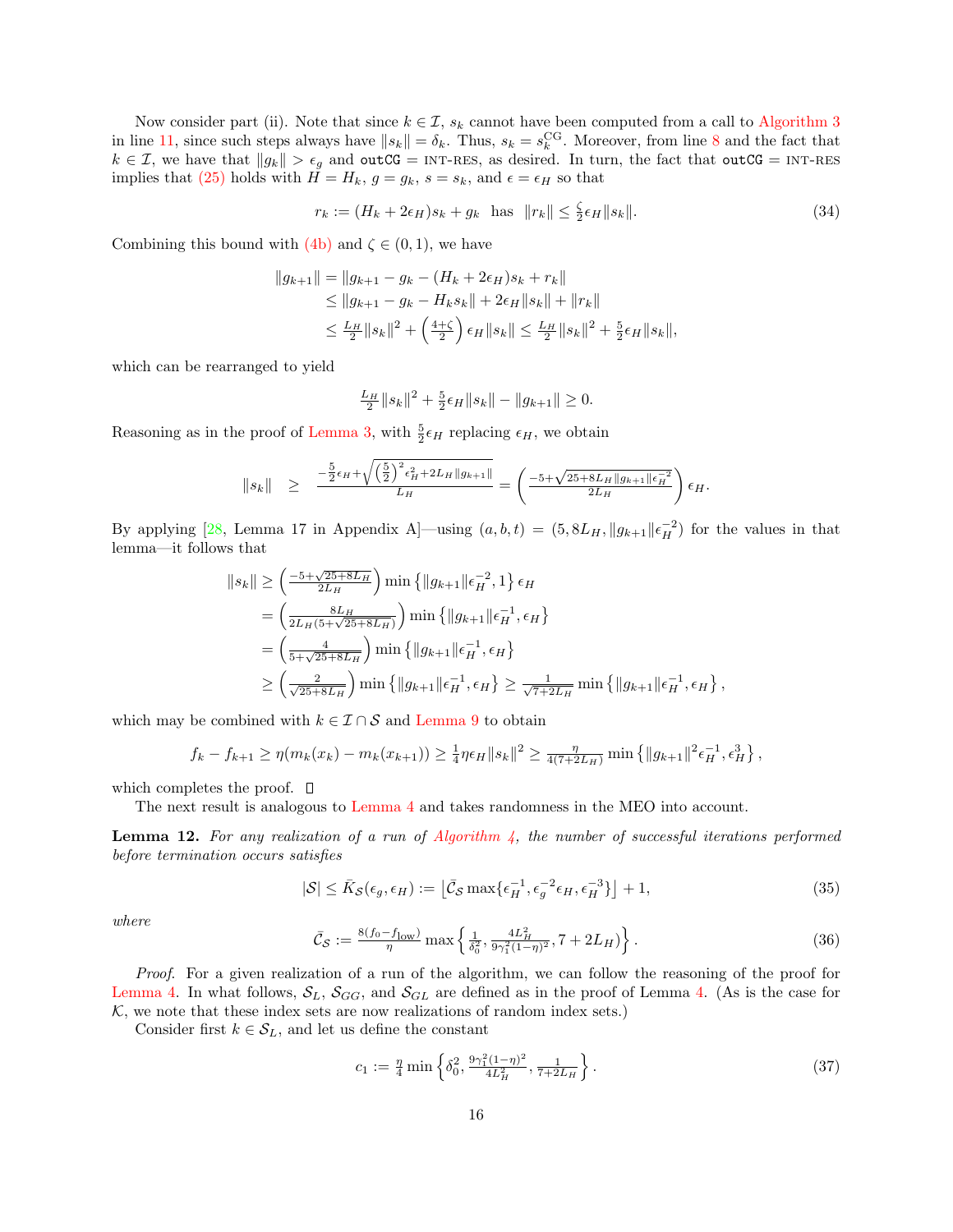We can use Lemma 11 to conclude that  $k \in \mathcal{K} \cap \mathcal{B}$ , so that  $||s_k|| = \delta_k$ . By combining Lemma 11(i), Lemma 10, and (37), we have for  $k \in S_L$  that

$$
f_k - f_{k+1} \ge \frac{\eta}{4} \epsilon_H \delta_k^2 \ge \frac{\eta}{4} \min \left\{ \delta_0^2 \epsilon_H, \frac{9\gamma_1^2 (1-\eta)^2}{4L_H^2} \epsilon_H^3 \right\} \ge c_1 \min \left\{ \epsilon_H, \epsilon_H^2 \right\}.
$$
 (38)

For  $k \in \mathcal{S}_{GG}$ , we have from Lemma 11 (either (i) or (ii)) and Lemma 10 that

$$
f_k - f_{k+1} \ge \frac{\eta}{4} \min \left\{ \delta_0^2 \epsilon_H, \frac{9\gamma_1^2 (1-\eta)^2}{4L_H^2} \epsilon_H^3, \frac{1}{7+2L_H} \epsilon_g^2 \epsilon_H^{-1}, \frac{1}{7+2L_H} \epsilon_H^3 \right\}
$$
  
\n
$$
\ge c_1 \min \left\{ \epsilon_H, \epsilon_H^3, \epsilon_g^2 \epsilon_H^{-1} \right\}. \tag{39}
$$

By following the reasoning that led to  $(17)$ , we obtain from  $(38)$  and  $(39)$  that

$$
|\mathcal{S}_L| + |\mathcal{S}_{GG}| \leq \left(\frac{f_0 - f_{\text{low}}}{c_1}\right) \max\{\epsilon_H^{-1}, \epsilon_g^{-2} \epsilon_H, \epsilon_H^{-3}\}.
$$

As in the proof of Lemma 4, we have that  $|\mathcal{S}_{GL}| \leq |\mathcal{S}_L| + 1$ , so that

$$
|\mathcal{S}| = |\mathcal{S}_L| + |\mathcal{S}_{GG}| + |\mathcal{S}_{GL}| \leq \frac{2(f_0 - f_{\text{low}})}{c_1} \max\{\epsilon_H^{-1}, \epsilon_g^{-2} \epsilon_H, \epsilon_H^{-3}\} + 1.
$$

The desired bound follows by substituting the definition (37) into this bound. To complete the proof, we note that the right-hand side of (35) is identical for any realization of the algorithm run with the same inputs.  $\square$ 

We now provide a bound on the maximum number of unsuccessful iterations.

**Lemma 13.** For any realization of a run of Algorithm  $\lambda$ , the number of unsuccessful iterations performed before termination occurs satisfies

$$
|\mathcal{U}| \le \left[1 + \log_{\gamma_1}\left(\frac{3(1-\eta)}{2L_H \delta_{\text{max}}}\right) + \log_{\gamma_1}\left(\epsilon_H\right)\right] (|\mathcal{S}| + 1). \tag{40}
$$

Proof. For a given realization of a run of the algorithm, the bound follows from the argument in the proof of Lemma 5 with two changes. First, Lemma 10 is used in place of Lemma 2. Second, we do not know that the iteration immediately prior to termination must be a successful iteration for Algorithm 4, as was the case for Algorithm 1. However, using the argument in the proof of Lemma 5 along with Lemma 10 shows that a sequence of no more than

$$
1+\log_{\gamma_1}\left(\tfrac{3(1-\eta)}{2L_H\delta_{\max}}\right)+\log_{\gamma_1}(\epsilon_H)
$$

consecutive unsuccessful iterations can occur after the final successful iteration, for otherwise an additional successful iteration would be obtained. Taking this fact into account leads to the extra 1 on the right-hand side of  $(40)$  as compared to  $(18)$ .  $\Box$ 

Before stating our complete iteration complexity result, we make the following assumption about how Algorithm 4 is implemented.

**Assumption 3.** For any realization of a run of Algorithm 4, suppose  $k \in \mathcal{K}$  is an index of an iteration such that (i) Algorithm 3 is called in line 11 and returns a negative curvature direction  $s_k$  for  $H_k$  and (ii) the step  $s_k$  is rejected (that is,  $k \in U$ ). Then, the negative curvature direction (call it  $v = v_k$ ) used to compute  $s_k$  is stored and used until the next successful iteration. Until then, every call to Algorithm 3 is replaced by an access to  $v_k$ , scaled appropriately to compute  $s_k$  with norm  $\delta_k$ .

Assumption 3 implies that Algorithm 4 cannot terminate following a sequence of unsuccessful iterations if any one of them yields a direction of sufficiently negative curvature. In practice, this means that Algorithm 4 calls Algorithm 3 at most once between successful iterations. In the next iteration complexity result, this assumption is used to obtain the probabilistic result for returning an  $(\epsilon_g, \epsilon_H)$ -stationarity point.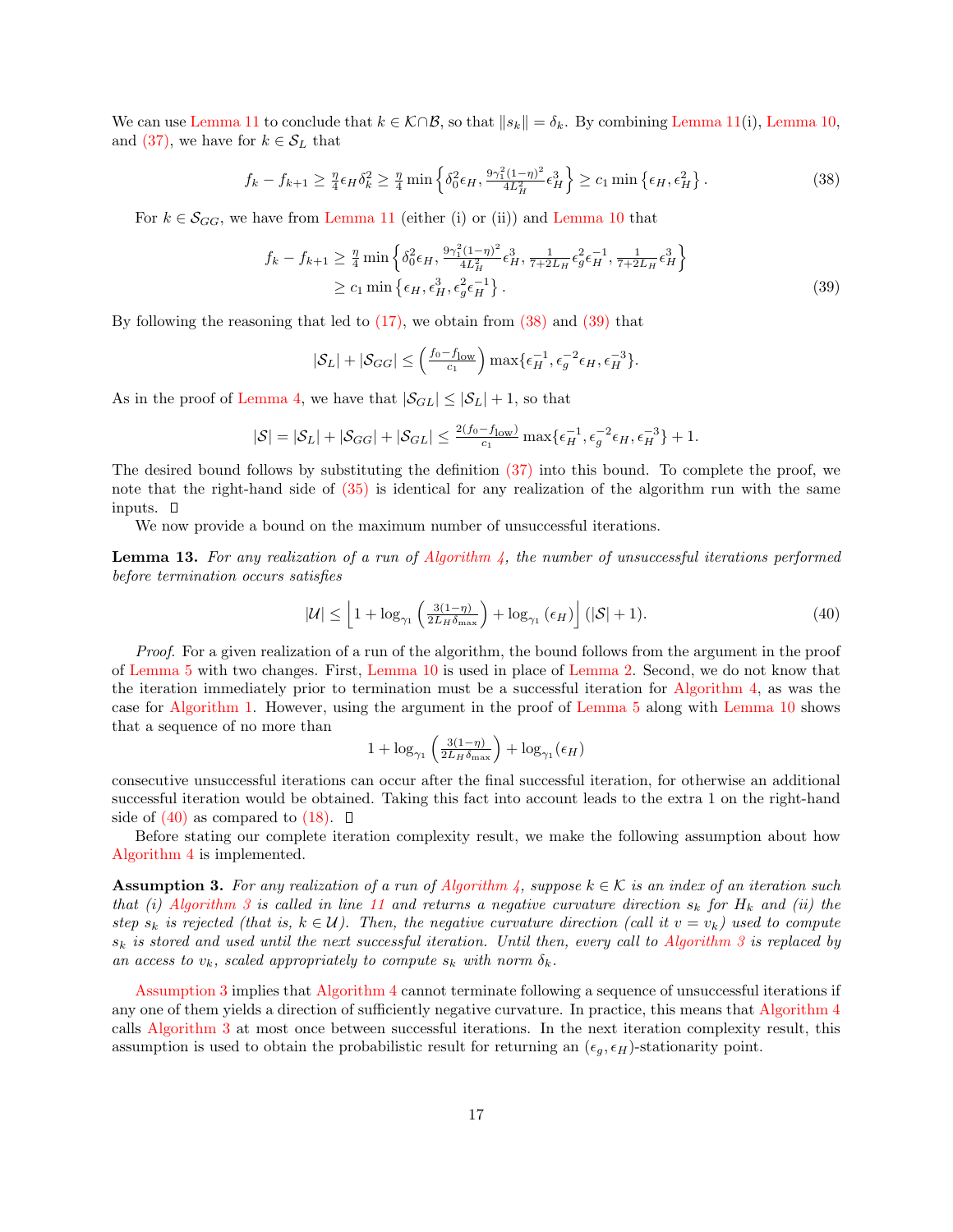Theorem 2. Under Assumption 1, for any realization of a run, the number of successful iterations (and objective gradient evaluations) performed by Algorithm 4 before termination occurs satisfies (with  $\bar{K}_{\mathcal{S}}(\epsilon_g, \epsilon_H)$ defined in  $(35)$ 

$$
|\mathcal{S}| \le \bar{K}_{\mathcal{S}}(\epsilon_g, \epsilon_H) = \mathcal{O}\left(\max\{\epsilon_H^{-3}, \epsilon_H^{-1}, \epsilon_g^{-2}\epsilon_H\}\right) \tag{41}
$$

and the total number of iterations (and objective function evaluations) performed before termination occurs satisfies

$$
|\mathcal{K}| \leq \left[1 + \log_{\gamma_1}\left(\frac{3(1-\eta)}{2L_H\delta_{\max}}\right) + \log_{\gamma_1}(\epsilon_H)\right] (\bar{K}_{\mathcal{S}}(\epsilon_g, \epsilon_H) + 1)
$$
  
=  $\mathcal{O}\left(\log_{1/\gamma_1}(\epsilon_H^{-1}) \max\{\epsilon_H^{-3}, \epsilon_H^{-1}, \epsilon_g^{-2}\epsilon_H\}\right).$  (42)

If capCG = FALSE, then  $||g_k|| \leq \epsilon_g$  holds at termination. In any case, if Assumption 3 holds, then the vector  $x_k$  returned by Algorithm 4 is an  $(\epsilon_g, \epsilon_H)$ -stationary point with probability at least  $(1-\xi)^{\bar{K}_{\mathcal{S}}(\epsilon_g, \epsilon_H)}$ .

*Proof.* The results in (41) and (42) follow from Lemma 12 and Lemma 13. If  $capCG = FALSE$ , then the flag output by Algorithm 2 has outCG  $\neq$  INT-MAX. Combining this fact with line 8 of Algorithm 4 allows us to conclude that  $||g_k|| \leq \epsilon_g$  when termination occurs in this case.

Finally, let us consider the case in which Assumption 3 holds. In this setting, the vector  $x_k$  returned by Algorithm 4 is not an  $(\epsilon_g, \epsilon_H)$ -stationary point only if the MEO (Algorithm 3) makes an inaccurate prediction, which, each time it is called, can occur with probability at most  $\xi$ . When a call to the MEO is made in iteration k, this necessarily means that all previous calls of the MEO between iterations 0 and  $k-1$ have lead to accurate predictions. The MEO is called at most  $|\mathcal{S}|$  times under Assumption 3, thus the total probability of any of these calls making an inaccurate prediction is at most  $\sum_{i=0}^{|S|-1} (1-\xi)^i \xi = 1 - (1-\xi)^{|S|}$ . Since  $|S| \leq \bar{K}_{\mathcal{S}}(\epsilon_g, \epsilon_H)$ , the probability that all MEO calls are accurate—and hence the probability that  $x_k$ is an  $(\epsilon_g, \epsilon_H)$ -stationary point—is at least  $(1 - \xi)^{\bar{K}_{\mathcal{S}}(\epsilon_g, \epsilon_H)}$ .

Finally, we state a complexity result for the number of Hessian-vector products. For simplicity, we focus on the case of a small tolerance  $\epsilon_{q}$ .

**Theorem 3.** Let Assumption 1, Assumption 2, and Assumption 3 hold, and suppose that  $\epsilon_H = \epsilon_g^{1/2}$  with  $\epsilon_q \in (0,1)$ . Then, for any realization of a run of Algorithm 4, the total number of Hessian-vector products performed satisfies:

(i) If  $capCG = FALSE$ , then the number of Hessian-vector products is bounded by

$$
n|\mathcal{K}| + N_{\text{meo}}(\epsilon_H) |\bar{K}_{\mathcal{S}}(\epsilon_g, \epsilon_H)| = n\tilde{\mathcal{O}}(\epsilon_g^{-3/2}).
$$

(ii) If  $capCG = TRUE$ , then the number of Hessian-vector products is bounded by

$$
\min\{n, J(L_g, \epsilon_H, \zeta)\}|\mathcal{K}| + N_{\text{meo}}(\epsilon_H)|\bar{K}_{\mathcal{S}}(\epsilon_g, \epsilon_H)| = \min\{n, \epsilon_g^{-1/4}\}\tilde{\mathcal{O}}(\epsilon_g^{-3/2}).
$$

*Proof.* First, suppose capCG = FALSE. Then, for any  $k \in \mathcal{K}$  in any realization of a run of the algorithm, the maximum number of Hessian-vector products computed by the truncated CG algorithm is  $n$ . In addition, over any realization of a run, the maximum number of Hessian-vector products computed by the MEO is  $N_{\rm{meo}}(\epsilon_H)$  (see (32)) each of the (at most)  $|\bar{K}_{\mathcal{S}}(\epsilon_g, \epsilon_H)|$  times it is called. Since the number of Hessian-vector products performed by Algorithm 4 is the sum of these two, we have proved the left-hand side of part (i). For the estimate  $n\tilde{\mathcal{O}}(\epsilon_g^{-3/2})$ , we use  $\epsilon_H = \epsilon_g^{1/2}$ , the bound on K from Theorem 2, the estimate of  $N_{\text{meo}}$  from Assumption 2, and the fact that  $\max{\lbrace \epsilon_H^{-3}, \epsilon_H^{-1}, \epsilon_g^{-2} \epsilon_H \rbrace} = \max{\lbrace \epsilon_g^{-3/2}, \epsilon_g^{-1/2} \rbrace} = \epsilon_g^{-3/2}$  when  $\epsilon_g \in (0, 1)$ .

For part (ii), we use the same estimates as well as the estimate of  $J(L_g, \epsilon_H, \zeta)$  from Lemma 6 and (4c), noting that both  $|\mathcal{K}|$  and  $\bar{K}_{\mathcal{S}}(\epsilon_g, \epsilon_H)$  are  $\tilde{\mathcal{O}}(\epsilon_g^{-3/2})$  while  $J(L_g, \epsilon_H, \zeta)$  and  $N_{\text{meo}}$  are both  $\min\{n, \tilde{\mathcal{O}}(\epsilon_g^{-1/4})\}.$ 

Note that for  $n \gg \epsilon_g^{-1/4}$ , the bound in part (ii) of this theorem is  $\tilde{\mathcal{O}}(\epsilon_g^{-7/4})$ , which is a familiar quantity in the literature on the operation complexity required to find an  $(\epsilon_g, \epsilon_g^{1/2})$ -stationary point [1, 6, 28].

Theorem 3 illustrates the benefits of using a capped truncated CG routine in terms of attaining good computational complexity guarantees. As a final remark, we expect the "cap" of Algorithm 2 to be triggered only in rare cases, due to the conservative nature of the CG convergence bounds that gave rise to this cap.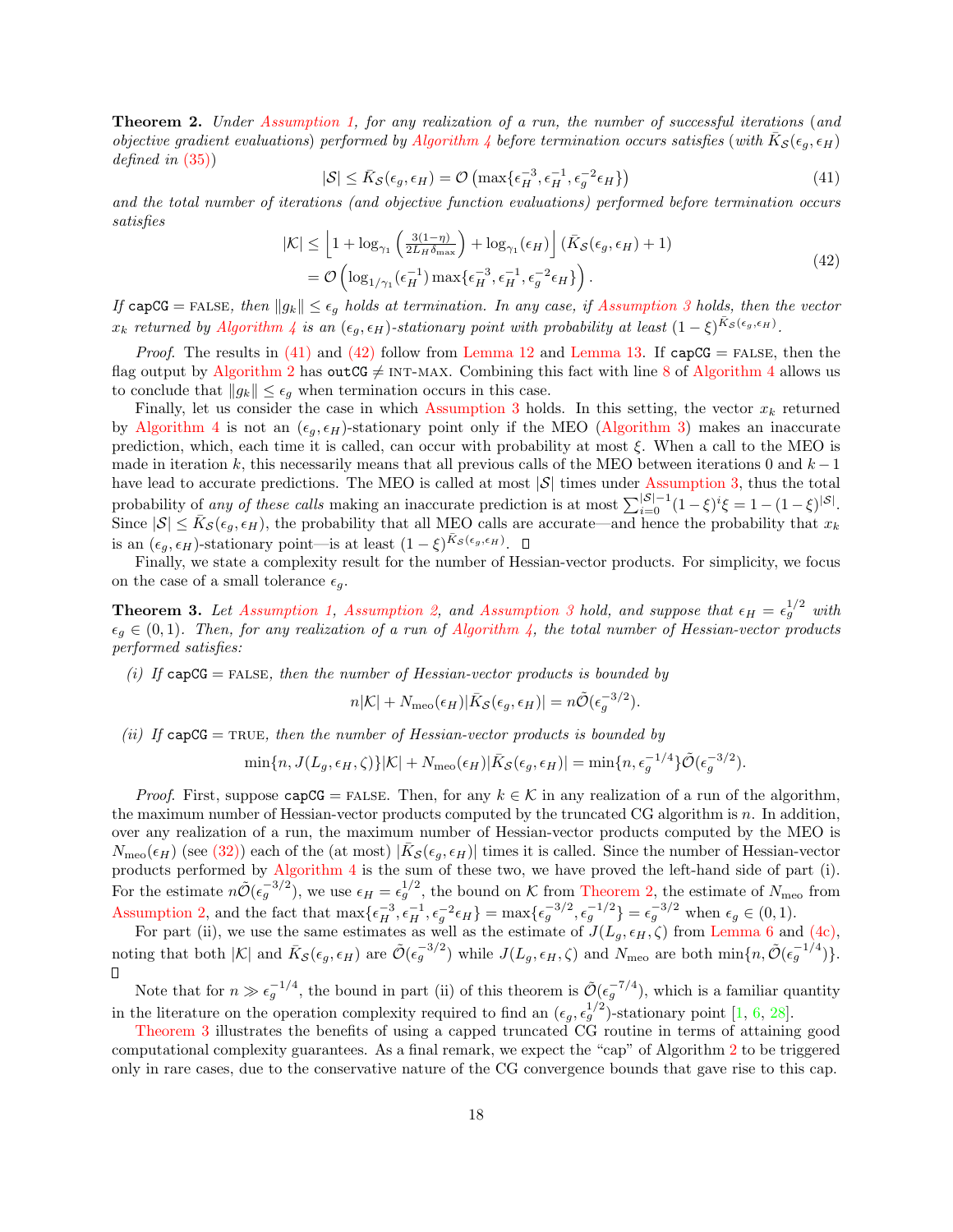## 5 Computational experiments

We implemented several variants of trust-region Newton methods in Matlab, as follows.

- TRACE. The trust-region algorithm with guaranteed optimal complexity proposed and analyzed in [11].
- TR-Newton. An implementation of Algorithm 1 with the trust-region subproblem solved using a Moré-Sorensen approach [22].
- TR-Newton (no reg.). The same as TR-Newton, except that the regularization term  $\frac{1}{2} \epsilon_H ||s||^2$  is removed from the subproblem objective in  $(6)$ . This variant demonstrates the effect of this regularization term on the practical performance of TR-Newton.
- TR-Newton-CG-explicit. An implementation of Algorithm 4 with an explicit cap on the number of CG iterations (that is,  $capCG = TRUE$ ).
- TR-Newton-CG-implicit. An implementation of an algorithm similar to Algorithm 4, except that by monitoring the rate of decrease of the residual norm during CG, the number of CG iterations is subject to an *implicit cap*; see  $\lfloor 27 \rfloor$  for further details and discussion, and also our comments in Section 6.
- TR-Newton-CG-implicit (no reg.). The same as  $TR-Newton\text{-}CG\text{-}\text{implicit}$ , except that the regularization term involving  $\epsilon_H$  is omitted from the subproblem objective. This method is the most similar to traditional trust-region Newton-CG with Steihaug-Toint stopping rules for the CG routine. The only differences with the latter approach are that, for consistency with the other methods, we use an implicit cap on the number of CG iterations (as in TR-Newton-CG-implicit), and still use the MEO (Algorithm 3) to promote convergence to an  $(\epsilon_q, \epsilon_H)$ -stationary point.

Our experiments show that the empirical performance of these methods is similar in terms of the number of iterations, function evaluations, and gradient evaluations required to locate an  $(\epsilon_g, \epsilon_H)$ -stationary point. A second observation is that the regularization term in the trust-region subproblem objective in Algorithm 4, which is required to ensure optimal iteration and operation complexity properties for this method, has a small but noticeable effect on practical performance. This effect could be viewed as the price of equipping the approach with optimal complexity guarantees.

We tested the algorithms using problems from the CUTEst test collection [17]. We report on unconstrained problems whose default sizes involved at least 100 variables, resulting in a test set of 41 problems. (In fact, we ran experiments using all unconstrained problems from the CUTEst collection and found the results to be qualitatively the same as those presented below.)

Figure 1 shows performance profiles for various metrics [13]. The horizontal axis is capped at  $\tau = 10$  in order to distinguish the performance of the methods more clearly. We considered two termination tolerances. In the first set of experiments, corresponding to the left column of plots in Figure 1, termination was declared when the algorithm encountered a  $(10^{-5}, 10^{-5/2})$ -stationary point. In the second set of experiments (the right column of plots in Figure 1) we terminate at  $(10^{-5}, 10^{-5})$ -stationary points. In both sets of runs, we imposed an iteration limit of  $10^4$ . For the trust-region Newton-CG methods, we also imposed an overall Hessian-vector product limit of  $10^4n$ . A run was declared to be unsuccessful if this limit is reached without a stationary point of the specified precision being found. Although not evident from the performance profiles due to the cap on  $\tau$ , all algorithms solved 38 out of 41 test problems for both stationarity tolerances, a reliability of about 93%.

Figure 1 show the performance of all algorithms to be similar in terms of required iterations and gradient evaluations. We do however see significant differences in the number of Hessian-vector products required for the three TR-Newton-CG methods. The variant with no regularization term in the subproblems outperforms the others. This is the variant without optimal complexity guarantees. The practical significance of this difference in performance depends on the cost of computing a gradient relative to the cost of a Hessianvector products. If gradient evaluations are significantly more expensive, our results suggest no substantial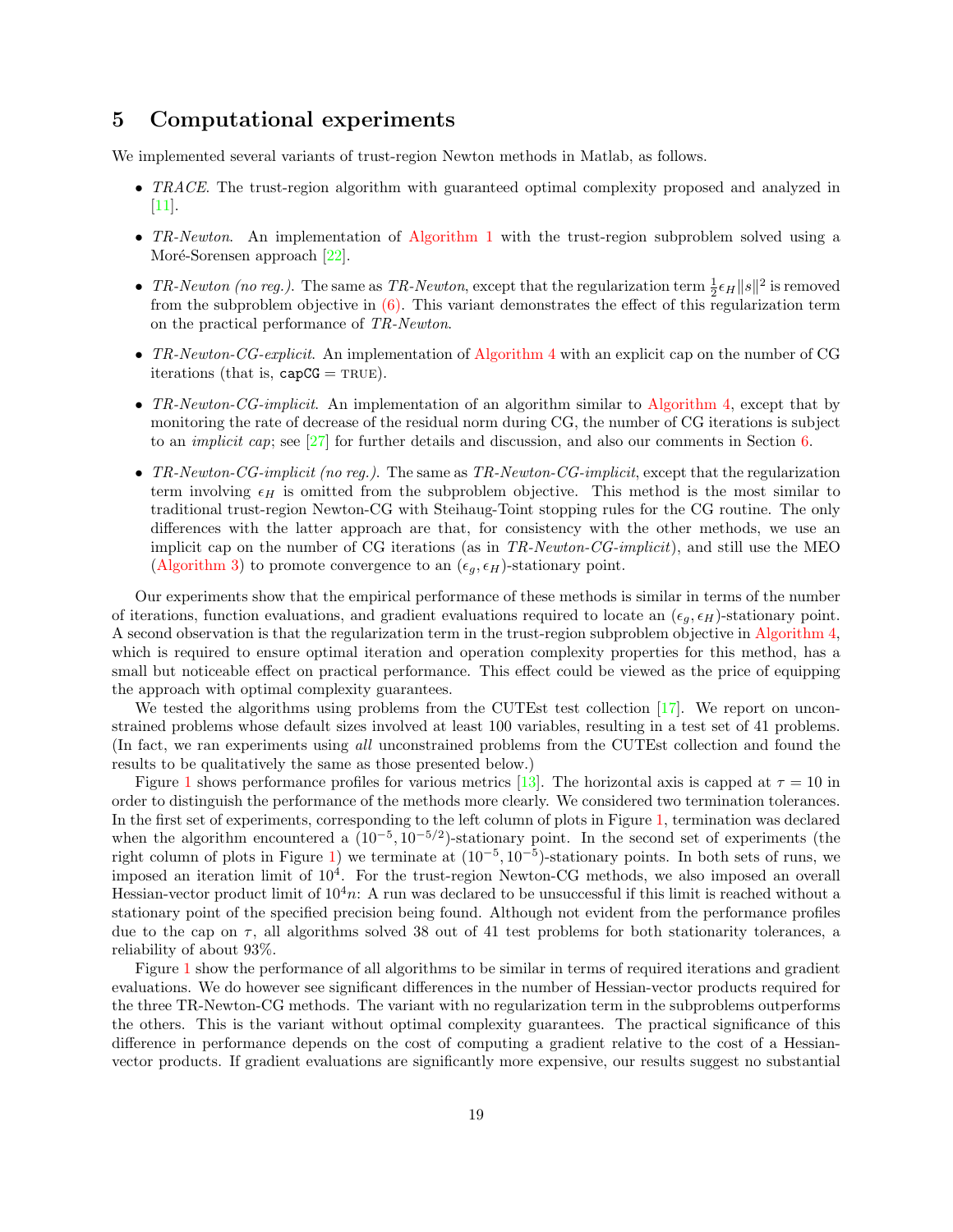

Figure 1: Performance profiles for iterations (top), gradient evaluations (middle), and Hessian-vector products (bottom). A termination tolerance of  $(\epsilon_g, \epsilon_H) = (10^{-5}, 10^{-5/2})$  is used in the left column, with  $(10^{-5}, 10^{-5})$  in the right column.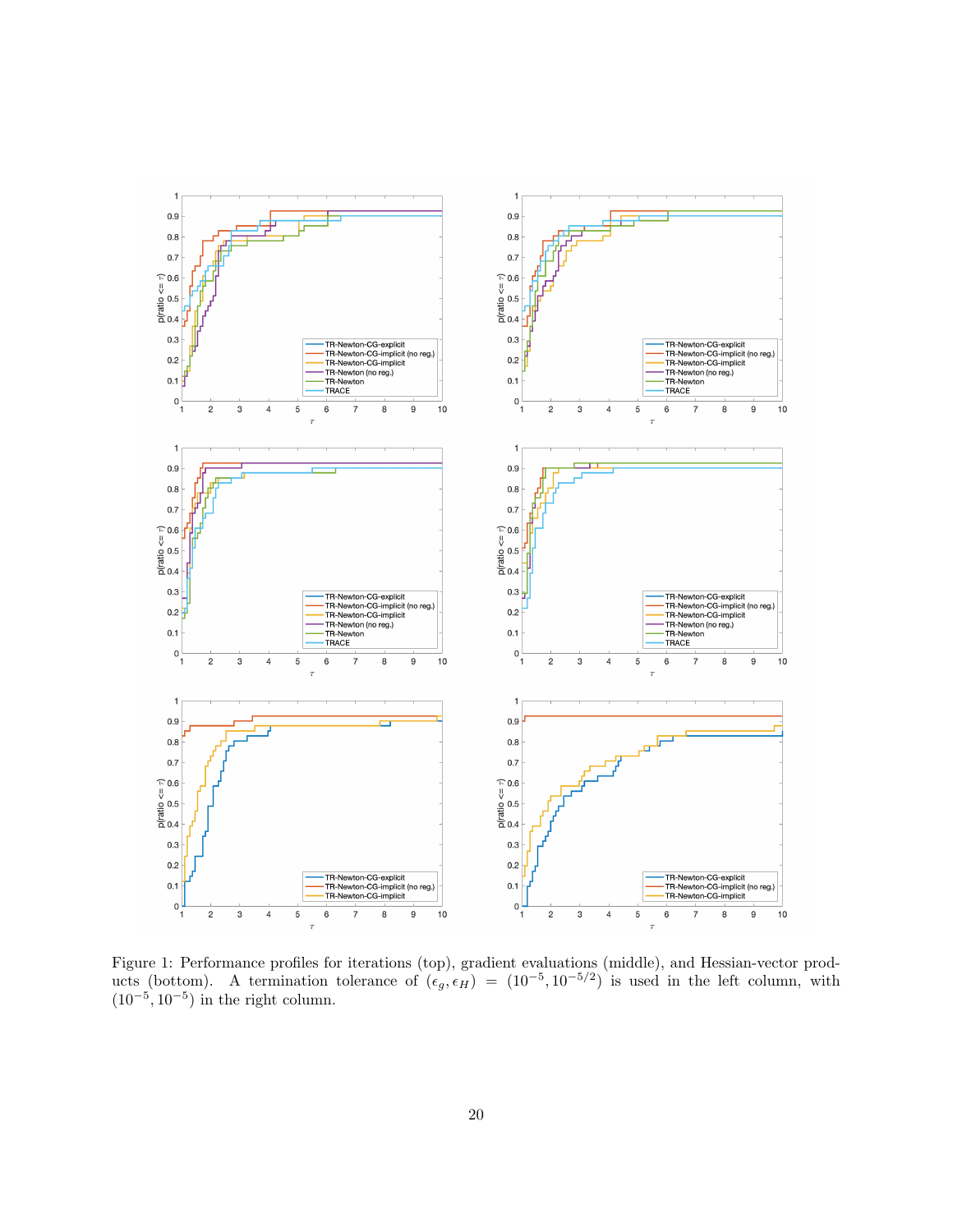difference in computation time between the three Newton-CG methods. On the other hand, if Hessian-vector products are expensive relative to gradients, there may be a significant increase in run time as a result of including the regularization term.

# 6 Conclusion

We have established that, with a few critical modifications, the popular trust-region Newton-CG method can be equipped with second-order complexity guarantees that match the best known bounds for second-order methods for solving smooth nonconvex optimization problems. We derived iteration complexity results for both exact and inexact variants of the approach, and for the inexact variant we leveraged iterative linear algebra techniques to obtain strong operation complexity guarantees (in terms of gradient computations and Hessian-vector products) that again match the best known methods in the literature. Finally, we showed that the practical effects of including these modifications is relatively minor.

Our results could be modified to obtain alternative complexity results for approximate  $\epsilon_g$ -stationary points. For instance, we could modify Algorithm 2 by monitoring the decrease rate of the residual norm in a way that the number of CG iterations is subject to an *implicit cap*  $[27]$ , in place of the explicit cap used here (when  $capCG = TRUE$ ). With appropriate modifications in Algorithm 4, and under the assumptions of Theorem 3, one could establish a deterministic operation complexity bound of  $\tilde{\mathcal{O}}(\epsilon_g^{-7/4})$  for reaching an  $\epsilon_{q}$ -stationary point. As seen in our computational experiments, this version yielded comparable empirical performance with the explicitly capped method used in Algorithm 4.

# References

- [1] N. Agarwal, Z. Allen-Zhu, B. Bullins, E. Hazan, and T. Ma, Finding approximate local minima faster than gradient descent, in Proceedings of the 49th Annual ACM SIGACT Symposium on Theory of Computing (STOC 2017), PMLR, 2017.
- [2] E. Bergou, Y. Diouane, and S. Gratton, On the use of the energy norm in trust-region and adaptive cubic regularization subproblems, Comput. Optim. Appl., 68 (2017), pp. 533–554.
- [3]  $\_\_\_\_\$  A line-search algorithm inspired by the adaptive cubic regularization framework and complexity analysis, J. Optim. Theory Appl., 178 (2018), pp. 885–913.
- [4] Y. CARMON AND J. C. DUCHI, Analysis of Krylov subspace solutions of regularized nonconvex quadratic problems, in Advances in Neural Information Processing Systems 31, S. Bengio, H. Wallach, H. Larochelle, K. Grauman, N. Cesa-Bianchi, and R. Garnett, eds., 2018, pp. 10726–10736.
- [5] Y. CARMON, J. C. DUCHI, O. HINDER, AND A. SIDFORD, "Convex until proven guilty": Dimensionfree acceleration of gradient descent on non-convex functions, in Volume 70: International Conference on Machine Learning, 6-11 August 2017, International Convention Centre, Sydney, Australia, PMLR, 2017, pp. 654–663.
- [6] , Accelerated methods for non-convex optimization, SIAM J. Optim., 28 (2018), pp. 1751–1772.
- [7] C. CARTIS, N. I. M. GOULD, AND P. L. TOINT, Adaptive cubic regularisation methods for unconstrained optimization. Part II: worst-case function- and derivative-evaluation complexity, Math. Program., 130 (2011), pp. 295–319.
- [8] , Optimal Newton-type methods for nonconvex optimization, Tech. Rep. naXys-17-2011, Dept of Mathematics, FUNDP, Namur (B), 2011.
- [9]  $\_\_\_\_\_$ Complexity bounds for second-order optimality in unconstrained optimization, J. Complexity, 28 (2012), pp. 93–108.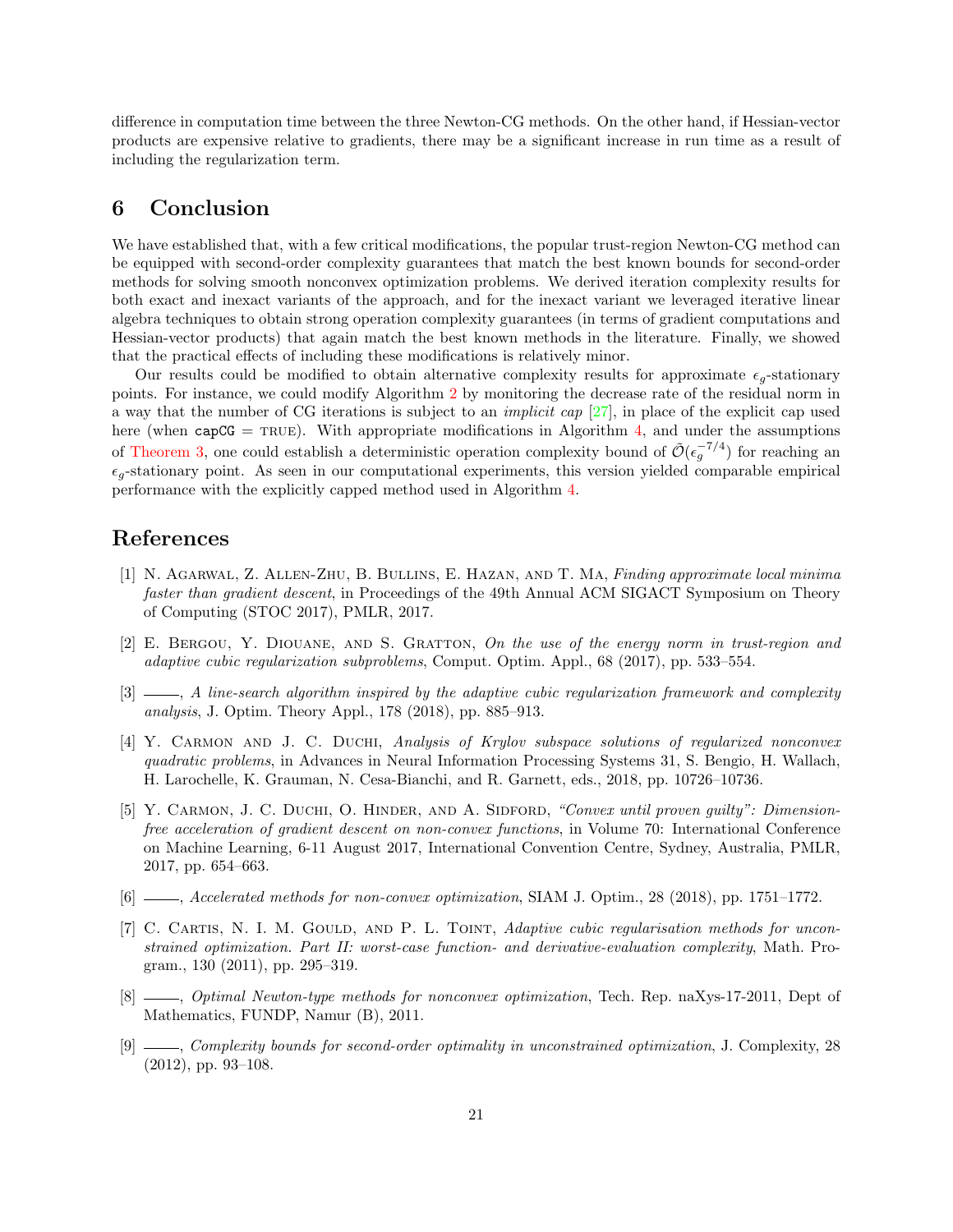- [10] , Worst-case evaluation complexity and optimality of second-order methods for nonconvex smooth optimization, in Proceedings of the International Congress of Mathematicians (ICM 2018), vol. 3, 2019, pp. 3697–3738.
- [11] F. E. Curtis, D. P. Robinson, and M. Samadi, A trust region algorithm with a worst-case iteration complexity of  $O\left(\epsilon^{-3/2}\right)$  for nonconvex optimization, Math. Program., 162 (2017), pp. 1–32.
- [12] —, An inexact regularized Newton framework with a worst-case iteration complexity of  $\mathcal{O}(\epsilon^{-3/2})$  for nonconvex optimization, IMA J. Numer. Anal., (2018 (available online)).
- [13] E. D. DOLAN AND J. J. MORÉ, Benchmarking optimization software with performance profiles, Mathematical Programming, 91 (2002), pp. 201–213.
- [14] J.-P. DUSSAULT, Arc<sub>a</sub>: a new adaptive regularization by cubics, Optim. Methods Softw., 33 (2018), pp. 322–335.
- [15] J.-P. Dussault and D. Orban, Scalable adaptive cubic regularization methods, Tech. Rep. G-2015- 109, GERAD, 2015.
- [16] N. I. M. GOULD, S. LUCIDI, M. ROMA, AND P. L. TOINT, Solving the trust-region subproblem using the Lanczos method, SIAM J. Optim., 9 (1999), pp. 504–525.
- [17] N. I. M. GOULD, D. ORBAN, AND P. L. TOINT, CUTEst: a Constrained and Unconstrained Testing Environment with safe threads, Comput. Optim. Appl., 60 (2015), pp. 545–557.
- [18] N. I. M. GOULD AND V. SIMONCINI, *Error estimates for iterative algorithms for minimizing regularized* quadratic subproblems, Tech. Rep. RAL-TR-2019-004, Rutherford Appleton Laboratory, 2019.
- [19] S. GRATTON, A. SARTENAER, AND P. L. TOINT, Recursive trust-region methods for multiscale nonlinear optimization, SIAM J. Optim., 19 (2008), pp. 414–444.
- [20] E. Hazan and T. Koren, A linear-time algorithm for trust region problems, Math. Program., 158 (2016), pp. 363–381.
- [21] J. M. MARTÍNEZ AND M. RAYDAN, Cubic-regularization counterpart of a variable-norm trust-region method for unconstrained minimization, J. Global Optim., 68 (2017), pp. 367–385.
- [22] J. J. MORÉ AND D. C. SORENSEN, *Computing a trust region step*, SIAM J. Sci. Comput., 4 (1983), pp. 553–572.
- [23] S. G. Nash, Newton-type minimization via the Lanczos method, SIAM J. Numer. Anal., 21 (1984), pp. 770–788.
- [24] Y. Nesterov, Introductory lectures on convex programming volume i: Basic course, Lecture notes, 3 (1998), p. 5.
- [25] Y. NESTEROV AND B. T. POLYAK, Cubic regularization of Newton method and its global performance, Math. Program., 108 (2006), pp. 177–205.
- [26] J. NOCEDAL AND S. J. WRIGHT, Numerical Optimization, Springer Series in Operations Research and Financial Engineering, Springer-Verlag, New York, second ed., 2006.
- [27] C. W. ROYER, M. O'NEILL, AND S. J. WRIGHT, A Newton-CG algorithm with complexity guarantees for smooth unconstrained optimization, Math. Program., (2019 (available online)). https://doi.org/10.1007/s10107-019-01362-7.
- [28] C. W. Royer and S. J. Wright, Complexity analysis of second-order line-search algorithms for smooth nonconvex optimization, SIAM J. Optim., 28 (2018), pp. 1448–1477.